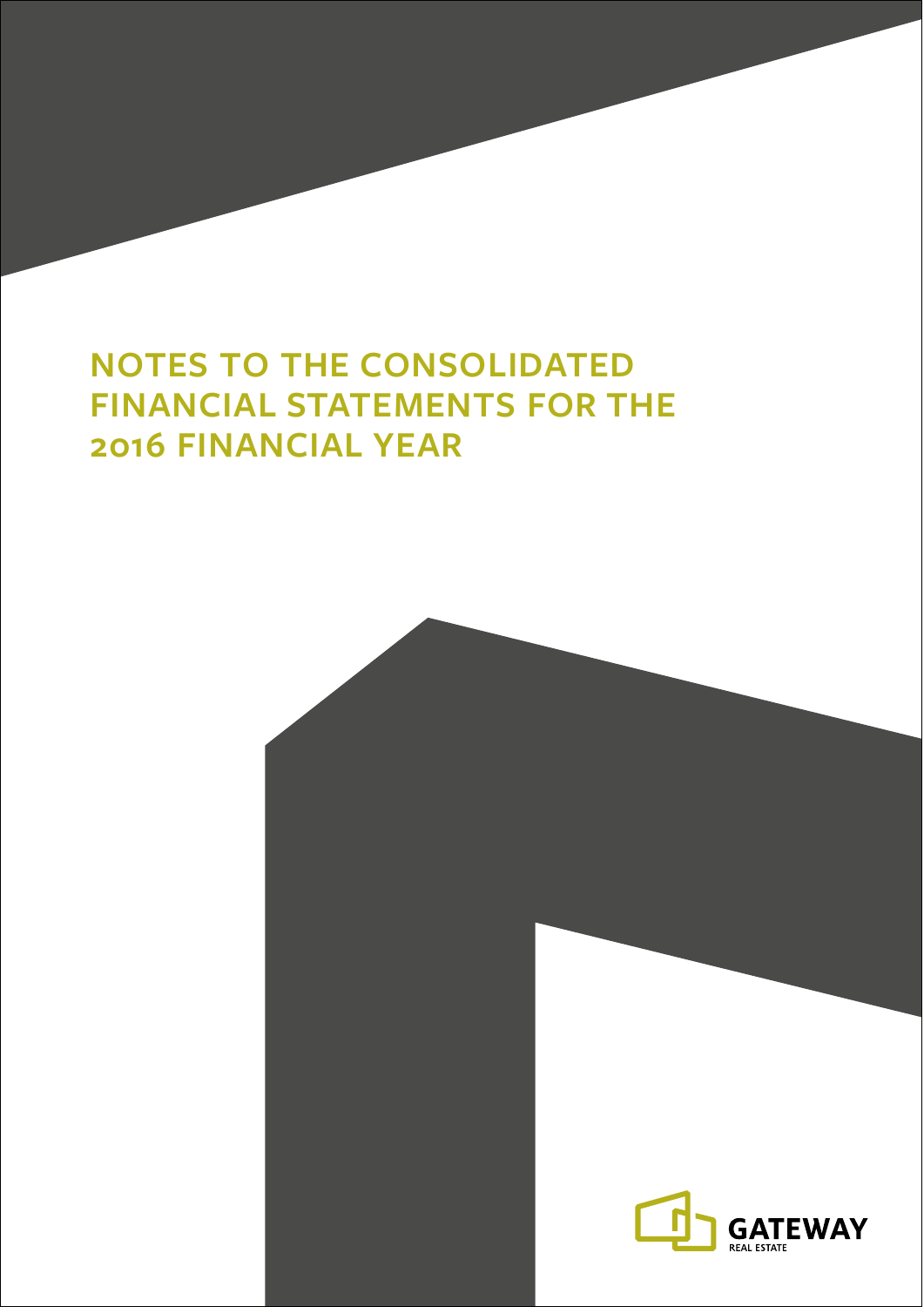

## **NOTES TO THE CONSOLIDATED FINANCIAL STATEMENTS FOR THE 2016 FINANCIAL YEAR**

#### **1 GENERAL INFORMATION**

Gateway Real Estate AG (hereinafter also referred to as "GATEWAY", the "Group" or the "company") and its subsidiaries specialise in the acquisition and long-term leasing of commercial property as investment assets. In addition, the company trades in residential properties and may also let these on long-term contracts to generate income. No further work is currently undertaken in developing logistics property projects.

GATEWAY has been entered in the commercial register at Frankfurt Local Court under number HRB 93304. Its registered office and postal address is The Squaire, Zugang 13, Am Flughafen, 60549 Frankfurt, Germany. Until 21 June 2016, the parent company and majority shareholder of GATEWAY was HPI Helvetic Private Investments AG, Wollerau, Switzerland (hereinafter also referred to as "HPI").

GATEWAY shares are listed in the Open Market of the Stuttgart Stock Exchange. They had previously been listed on the Frankfurt Stock Exchange. This listing is not in an organised market as defined in Section 2(5) of the German Securities Trading Act (WpHG). GATEWAY is therefore not a listed or publicly traded company as defined in German corporate and commercial law.

The consolidated financial statements were prepared by the company's Executive Board on 01 June 2017 and, subject to approval by the Supervisory Board, released for publication on 07 June 2017.

#### **2 MAIN ACCOUNTING AND VALUATION METHODS**

The main accounting and valuation methods underlying these financial statements are detailed below.

#### 2.1 GENERAL

The consolidated financial statements of the company as of 31 December 2016 were prepared on a voluntary basis in accordance with the IFRS valid as of 31 December 2016 (including the interpretations of IFRS IC), as adopted by the EU, and the provisions of German commercial law applicable under Section 315a (1) of the German Commercial Code (HGB), as adopted by the EU for publicly traded entities.

These financial statements fully comply with the requirements of IFRS and therefore present a true and fair view of the net assets, financial position and results of operations of the Group. The statement of comprehensive income has been prepared using the total cost method.

As a general rule, the financial statements have been prepared on the basis of the historical cost concept, with the exception of the investment properties. These are measured at fair value.

The underlying estimates and assumptions applied in the preparation of these financial statements according to IFRS affect the measurement of assets and liabilities, the disclosure of contingent assets and liabilities at the respective reporting dates, as well as the income and expense amounts for the reporting period. Although all estimates and assumptions represent the best of management's knowledge and belief based on actual measures and developments, the final results may differ from these estimates.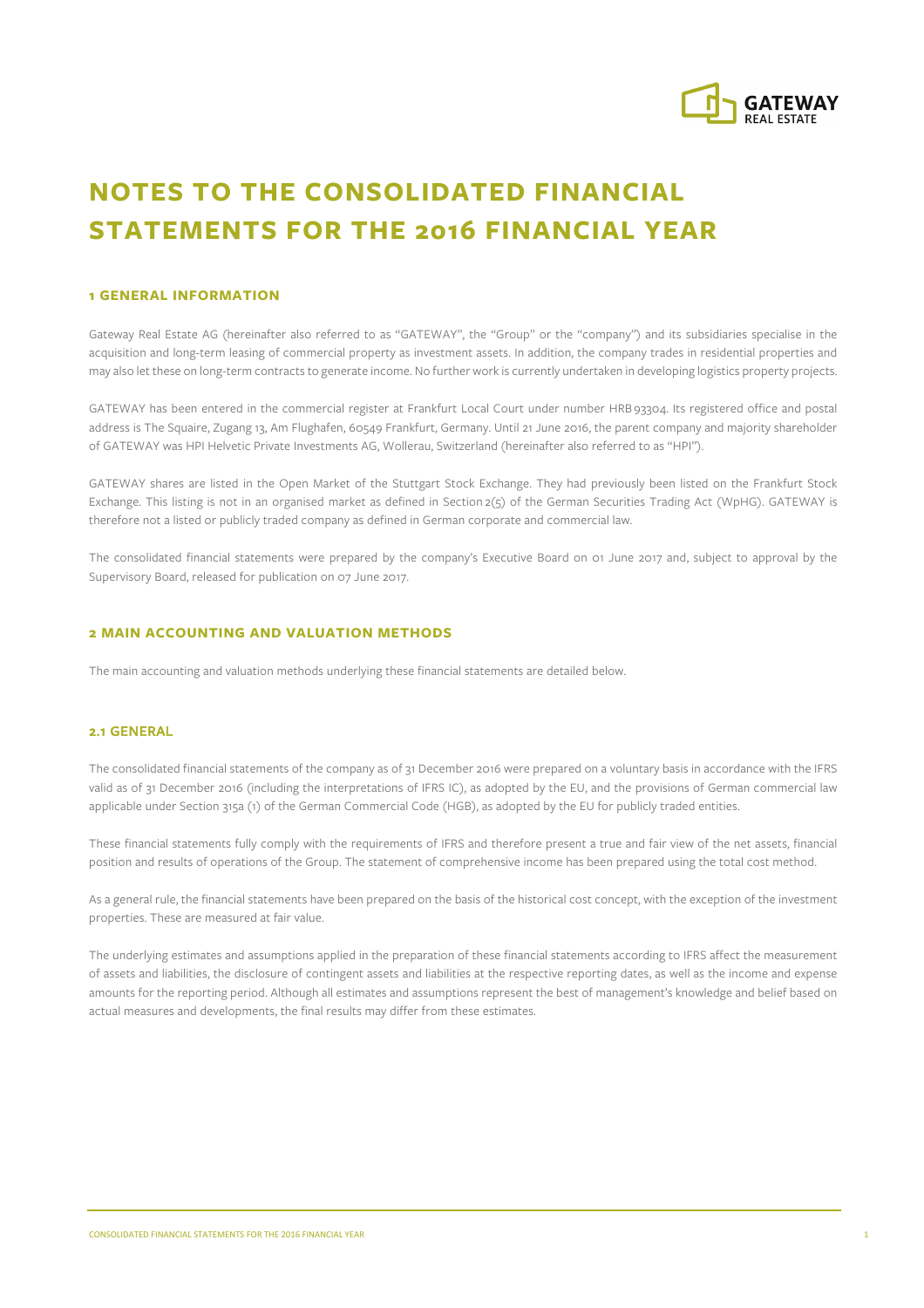

The new accounting standards/interpretations below were applied in the IFRS consolidated financial statements for the annual reporting period ended:

| <b>STANDARD</b>             | <b>SUBJECT</b>                                           |
|-----------------------------|----------------------------------------------------------|
| Amendments to IFRS 10,      | Investment Entities: Applying the Consolidation          |
| IFRS 12 and IAS 28          | Exception                                                |
| Amendments to IAS 1         | Disclosure Initiative                                    |
| Improvements to IFRS        | Amendments and clarifications to IFRS 5, IFRS 7, IAS 19, |
| 2012-2014                   | IAS 34                                                   |
| Clarification of IAS 16 and | Guidelines on the Choice of Depreciation Methods, in     |
| IAS 38                      | Particular Revenue-based Methods                         |
| Amendments to IFRS 11       | Accounting for Acquisitions of Interests in              |
|                             | Joint Operations                                         |

The first-time application of these standards/interpretations has no material effect on the consolidated financial statements or the presentation of the net assets, financial position and results of operations, or the earnings per share.

The following accounting standards newly issued or amended by the IASB up to the date of these financial statements, provided that they are adopted by the European Union, must only be applied after the balance sheet date and were not applied early by the company on a voluntary basis:

| <b>STANDARD</b>                     | <b>SUBJECT</b>                                                                                | <b>FIRST-TIME APPLICATION</b><br><b>MANDATORY FOR FINANCIAL</b><br><b>YEARS STARTING</b> |
|-------------------------------------|-----------------------------------------------------------------------------------------------|------------------------------------------------------------------------------------------|
|                                     |                                                                                               |                                                                                          |
| <b>ENDORSED BY THE EU</b>           |                                                                                               |                                                                                          |
| IFRS 9                              | <b>Financial Instruments</b>                                                                  | O1/O1/2O18                                                                               |
| IFRS <sub>15</sub>                  | Revenue from Contracts with<br>Customers                                                      | 01/01/2018                                                                               |
| TO BE ENDORSED BY THE EU            |                                                                                               |                                                                                          |
| Amendments to IAS 7                 | Cash Flow Statements:<br>Disclosure Initiative                                                | 01/01/2017                                                                               |
| Amendments to IAS 12                | Income Taxes: Clarifications                                                                  | 01/01/2017                                                                               |
| Improvements to IFRS 2014-<br>2016  | Amendments and<br>clarifications to IFRS 12                                                   | 01/01/2017                                                                               |
| Improvements to IFRS 2014-<br>2016  | Amendments and clarifications<br>to IFRS 1 and IAS 28                                         | 01/01/2018                                                                               |
| Clarifications to IFRS 15           | Revenue from Contracts with<br>Customers                                                      | O1/O1/2O18                                                                               |
| Amendments to IFRS 2                | Share-based Payment                                                                           | 01/01/2018                                                                               |
| Amendments to IFRS 4                | Financial Instruments and<br>Insurance Contracts                                              | O1/O1/2O18                                                                               |
| IFRIC <sub>22</sub>                 | Foreign Currency Transactions                                                                 | O1/O1/2O18                                                                               |
| Amendments to IAS 40                | Reclassification                                                                              | O1/O1/2O18                                                                               |
| IFRS 16                             | Leases                                                                                        | 01/01/2019                                                                               |
| Amendments to IFRS 10 and<br>IAS 28 | Sale or Contribution of Assets<br>between an Investor and its As-<br>sociate or Joint Venture | deferred indefinitely                                                                    |

The company does not currently expect the application of future accounting standards to have a material impact on the consolidated financial statements. The standards are to be applied when their application becomes mandatory for the first time.

The amounts in the notes and table summaries are mainly stated in thousands of euros (EUR thousand), unless otherwise stated. Due to the presentation in EUR thousand, rounding differences may occur both in the individual tables in the notes to the consolidated financial statements and in the comparison of the values in the notes to the consolidated financial statements with the other components of the financial statements.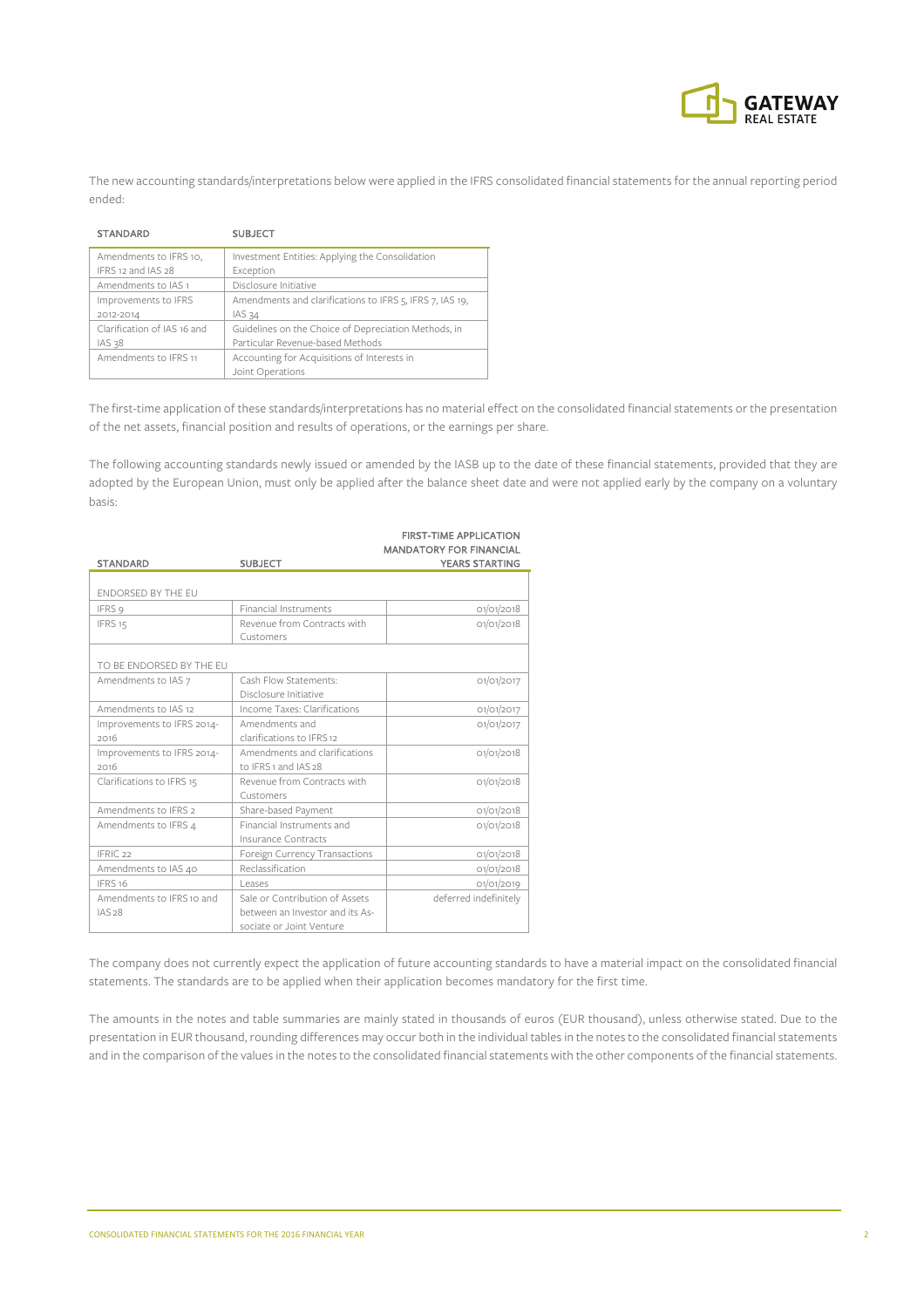

## 2.2 CONSOLIDATION

#### A) SUBSIDIARIES

All GATEWAY subsidiaries are included in the consolidated financial statements, unless they are insignificant for the presentation of the net assets, financial position and results of operations of the Group. Subsidiaries are entities over which the company is able to, directly or indirectly, exercise control over the financial and operating policies. All companies included in the consolidation are listed in Section 2.2.b "Basis of consolidation" below.

Subsidiaries are consolidated and included in the consolidated financial statements from the time the ability to exercise control has transferred to the Group. They are deconsolidated from the moment the Group is no longer able to exercise control.

In accordance with IFRS 3, the purchase method is used to account for acquisitions of subsidiaries. The cost of the acquisition is recognised at the fair value of the assets transferred, the assets acquired, the equity instruments issued and the liabilities incurred and/or assumed on the transaction date, plus – if the provisions of IFRS 3 (2004) were still applicable when the business combination took place – any costs directly attributable to the acquisition at the time control was transferred. At the initial consolidation of a business combination, any identifiable assets, liabilities and contingent liabilities are measured at their fair value on the date of acquisition, irrespective of the share of non-controlling interests. Any excess of acquisition costs over the Group's share in the net assets measured at fair value is recognised as goodwill. In the event

of the acquisition costs being less than the (share in the) net assets measured at fair value of the acquired subsidiary, the negative goodwill is reported directly in the statement of comprehensive income.

Any additional acquisitions or sales of interests in subsidiaries that did not lead to a change of control are captured in other comprehensive income as equity transactions in cash outflows to external shareholders (business combination with no change of status). Any resulting differences are offset against retained earnings.

Intragroup receivables and liabilities as well as gains and losses are offset against each other. Intragroup transactions, balances and gains from transactions between Group companies are eliminated. The same applies to losses, unless the transaction indicates an impairment of the transferred asset. If required, the accounting and valuation methods of subsidiaries were amended in order to ensure consistent reporting throughout the Group.

#### B) BASIS OF CONSOLIDATION

GATEWAY includes the following subsidiaries in the consolidated financial statements as of the balance sheet date by way of full consolidation.

| <b>SUBSIDIARY</b>               | <b>DOMICILE</b>    | <b>BUSINESS ACTIVITIES</b> | <b>OWNERSHIP INTEREST</b><br><b>IN%</b> |
|---------------------------------|--------------------|----------------------------|-----------------------------------------|
| Gateway Verwaltungsgesellschaft | Frankfurt, Germany | Commercial properties      | 100.00                                  |
| mbH                             |                    |                            |                                         |
| Gateway Asset Management GmbH   | Frankfurt, Germany | Commercial properties      | 100.00                                  |
| ABK Wohnraum GmbH & Co. KG      | Leipzig, Germany   | Residential properties     | 94.50                                   |
| Gateway Erste GmbH              | Frankfurt, Germany | Commercial properties      | 100.00                                  |
| Gateway Zweite GmbH & Co. KG    | Frankfurt, Germany | Commercial properties      | 100.00                                  |
| Gateway Vierte GmbH             | Frankfurt, Germany | Commercial properties      | 100.00                                  |
| Gateway Fünfte GmbH             | Frankfurt, Germany | Commercial properties      | 100.00                                  |
| Gateway Sechste GmbH            | Frankfurt, Germany | Commercial properties      | 100.00                                  |
| Gateway Siebte GmbH             | Frankfurt, Germany | Commercial properties      | 100.00                                  |
| Gateway Achte GmbH              | Frankfurt, Germany | Commercial properties      | 100.00                                  |
| Gateway Neunte GmbH             | Frankfurt, Germany | Commercial properties      | 100.00                                  |
| Gateway Zehnte GmbH             | Frankfurt, Germany | Commercial properties      | 100.00                                  |
| Gateway Elfte GmbH              | Frankfurt, Germany | Commercial properties      | 100.00                                  |
| Gateway Zwölfte GmbH            | Frankfurt, Germany | Commercial properties      | 100.00                                  |
| Gateway Dreizehnte GmbH         | Frankfurt, Germany | Commercial properties      | 100.00                                  |
| Gateway Vierzehnte GmbH         | Frankfurt, Germany | Commercial properties      | 100.00                                  |

Hanseatische Immobilien Börse HIB GmbH, Hamburg, was deconsolidated in 2016. This no longer had any material effect on the result of GATEWAY. HIB was removed by means of an entry in the commercial register on 3 August 2016.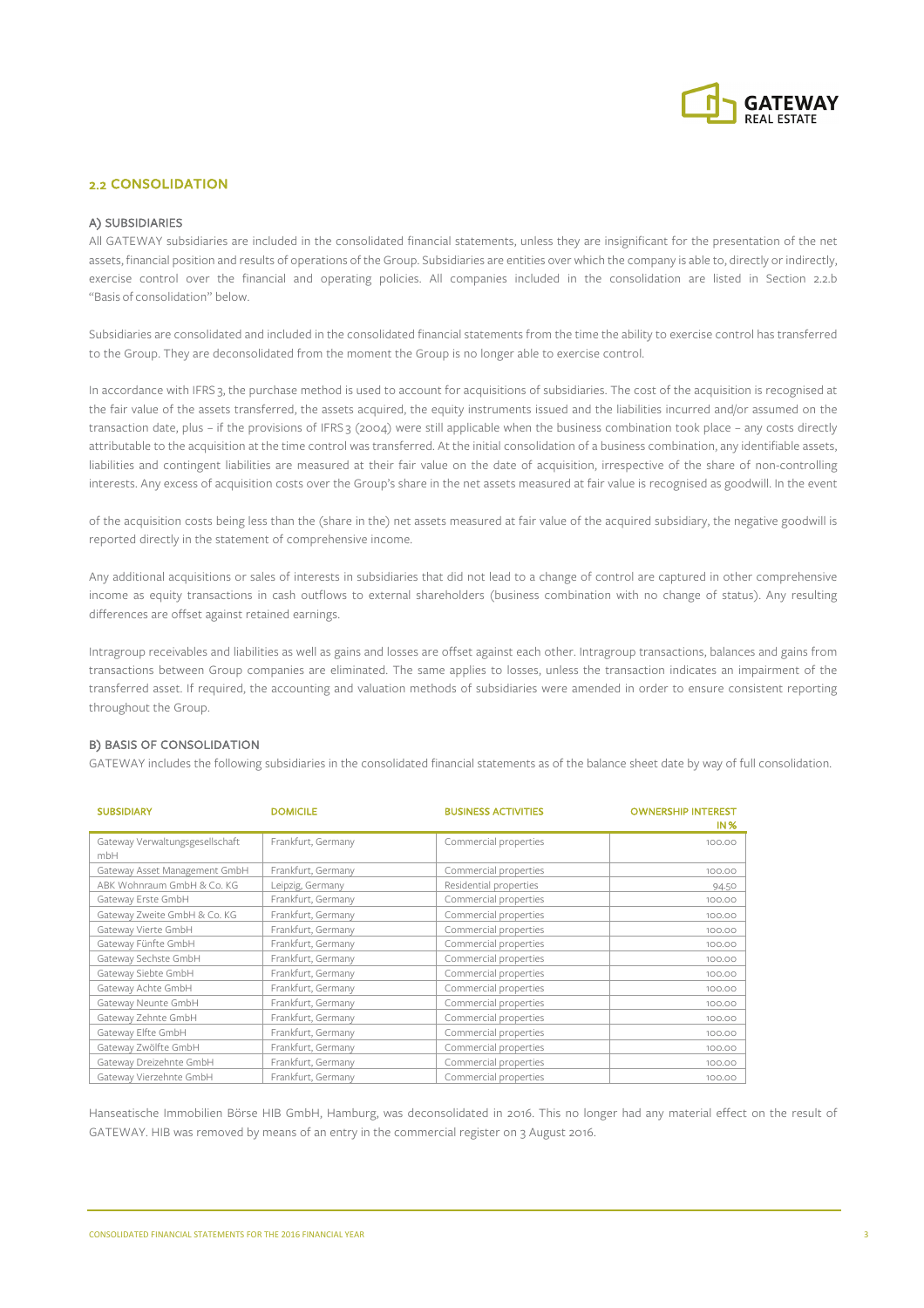

The reporting date of all subsidiaries included in the consolidated financial statements is the same as the one of the parent company. In accordance with Section 264b HGB, the partnerships listed above as subsidiaries are exempt from the reporting, audit and disclosure obligations applicable to stock corporations in relation to the annual financial statements and management report.

The entities listed below continue to be included as associates in the consolidated financial statements using the equity method:

| <b>ASSOCIATES</b>                          | <b>DOMICILE</b> | <b>BUSINESS ACTIVITIES</b> | <b>OWNERSHIP INTEREST</b><br><b>IN%</b> |
|--------------------------------------------|-----------------|----------------------------|-----------------------------------------|
| GAMWAY Holding GmbH                        | Berlin, Germany | Commercial properties      | 50.00                                   |
| GAM Retail Portfolio Holding GmbH          | Berlin, Germany | Commercial properties      | 42.15                                   |
| Retail Portfolio Teilestrasse Objekt<br>UG | Berlin, Germany | Commercial properties      | 40.00                                   |
| Retail Portfolio Wittenauer Strasse<br>UG  | Berlin, Germany | Commercial properties      | 40.00                                   |
| Retail Portfolio Bremerhaven Objekt<br>UG  | Berlin, Germany | Commercial properties      | 40.00                                   |
| Retail Portfolio Düsseldorf Objekt<br>UG   | Berlin, Germany | Commercial properties      | 40.00                                   |

The following aggregated financial information is available for these companies as of 31 December 2016:

| in EUR thousand<br><b>ASSOCIATES</b>             | <b>ASSETS</b> | <b>LIABILITIES</b>       | <b>EOUITY</b> | <b>PROFIT OR LOSS</b> |
|--------------------------------------------------|---------------|--------------------------|---------------|-----------------------|
| GAMWAY Holding GmbH <sup>1)</sup>                | -             | $\overline{\phantom{a}}$ |               |                       |
| GAM Retail Portfolio Holding GmbH                | 5,637         |                          | 5,560         | 10,196                |
| Retail Portfolio Teilestrasse Objekt UG          | 55            | 669                      | $-614$        | $-614$                |
| Retail Portfolio Wittenauer Strasse Objekt<br>UG | 500           | 1,302                    | $-802$        | $-801$                |
| Retail Portfolio Bremerhaven Objekt UG           | 11            | 282                      | $-271$        | $-270$                |
| Retail Portfolio Düsseldorf Objekt UG            | 2.281         | 2,424                    | $-143$        | $-142$                |

 $<sup>1</sup>$  The annual financial statements as of 31 December 2016 are still outstanding. In 2016, however, the company did not engage in any significant business activities.</sup>

## 2.3 FUNCTIONAL CURRENCY AND FOREIGN CURRENCY TRANSLATION

GATEWAY prepares its consolidated financial statements in euro (EUR). The euro is the currency of the primary economic environment in which GATEWAY and its subsidiaries operate and is therefore their functional currency.

#### 2.4 INTANGIBLE ASSETS

#### A) GOODWILL

Goodwill is the excess of acquisition costs of a company over the Group's share in the net assets of the acquired company measured at their fair value on the date of acquisition and is reported as an intangible asset. Goodwill represents the synergy potential resulting from the business combination for the cash-generating unit to which the goodwill is attributable.

#### B) OTHER INTANGIBLE ASSETS

This primarily includes purchased software. It is recognised at cost and amortised over the relevant useful life using the straight-line method. As a rule, the useful life of purchased software is three years.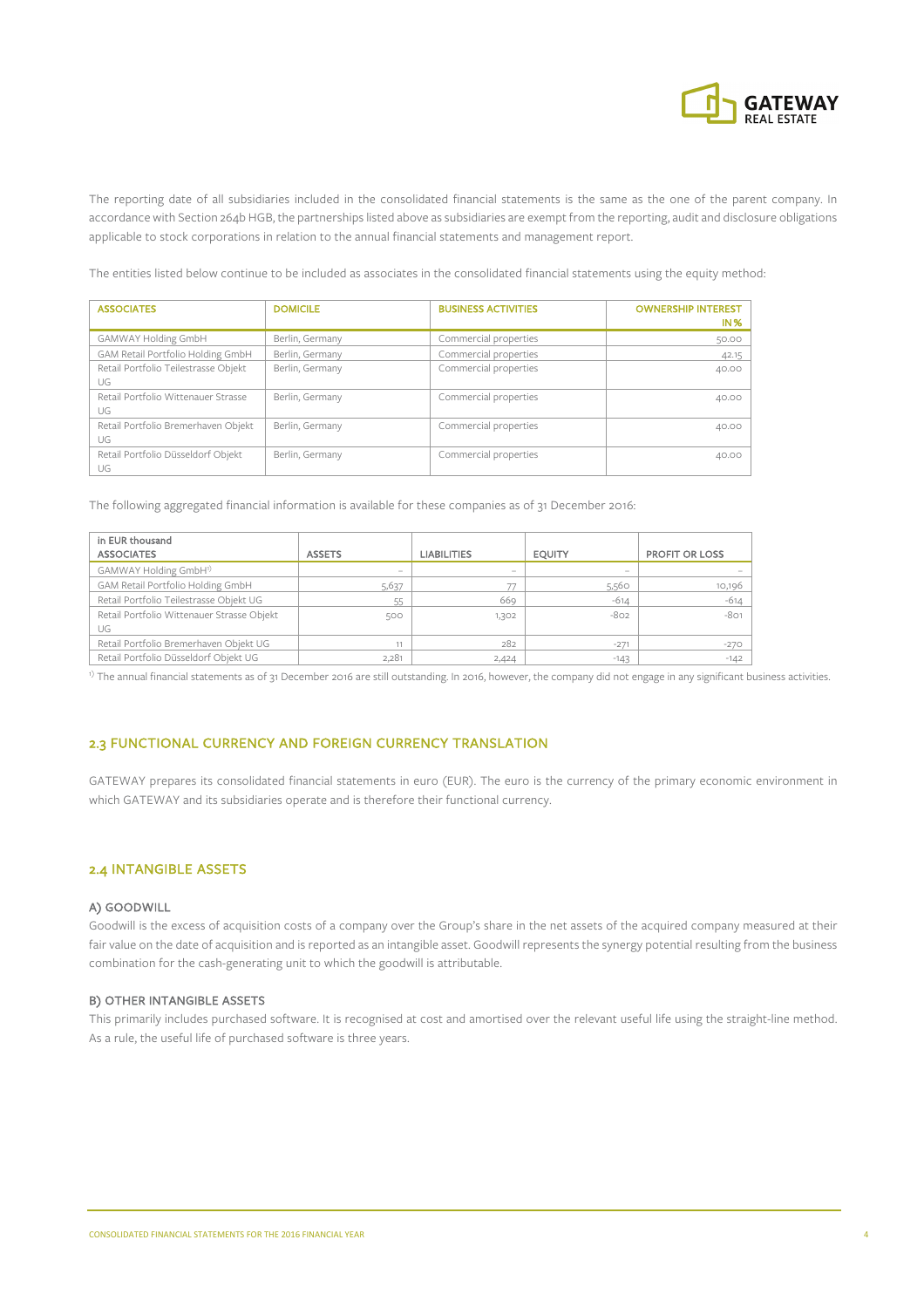

## 2.5 PROPERTY, PLANT AND EQUIPMENT

Property, plant and equipment is carried at cost, less accumulated depreciation and impairment losses. The straight-line method is used for depreciation, taking into account the residual values and based on the useful lives listed below:

- IT hardware: 3 years
- Office equipment: 8 to 20 years

The residual values and remaining economically useful life are reviewed at each reporting date and adjusted, if necessary. Subsequent costs of assets are only recognised when the company is likely to derive some economic benefit in the future. All other repair and maintenance costs are recognised through profit or loss in the statement of comprehensive income in the year in which they were incurred. If the carrying amount of an asset exceeds its estimated recoverable amount, it is written down to this amount. Gains and losses from the disposal of property, plant and equipment are calculated by comparing the disposal gain or loss with the carrying amount, plus any directly attributable disposal costs, and capturing them in operating profit or loss.

#### 2.6 IMPAIRMENT OF NON-FINANCIAL ASSETS

Goodwill is tested for impairment at least once a year and whenever there are indications that it may be impaired. Property, plant and equipment and intangible assets that are subject to depreciation and amortisation are tested for impairment as soon as developments indicate that their carrying amounts may not be recoverable.

An impairment loss is recognised in the amount by which the carrying amount of an asset exceeds its recoverable amount. The latter represents the higher amount of the net realisable value of the asset and the discounted net cash flows from its continued use (value in use).

In order to assess the impairment, the assets for which cash flows can be largely identified separately from the rest of the entity are aggregated to form cash-generating units at the lowest level. Goodwill is tested at the level of the segment to which it is assigned because it is the smallest unit at which goodwill is controlled. If the asset recovers, impairment losses are reversed up to a maximum of the amortised cost. No reversals of impairment losses are recognised for goodwill.

#### 2.7 INVESTMENT PROPERTY

Upon first-time recognition, GATEWAY classifies property in accordance with its intended use either as investment property, as inventory property or as owner-occupied property under property, plant and equipment.

All Group properties that are neither owner-occupied nor held for sale are reported as investment properties. Property held for sale is presented separately from other assets in the balance sheet.

Any properties that are intended to be held in the long term but do not meet the IAS 40 criteria for investment property are captured in property, plant and equipment.

There are no sales activities associated with investment properties. They are to be held in the medium to long term and either leased or held for capital appreciation purposes.

Initial measurement of investment property is at cost, inclusive of ancillary costs. Subsequent measurement of investment property is at fair value, reflecting the market situation as of the reporting date. Any gains or losses resulting from a change in the fair value are reported in the income statement. Any subsequent costs for the extension or conversion of properties are recognised if such extensions/conversions contribute to an increase in the fair value of the properties.

An additional assumption underlying measurement of investment properties is that their best possible utilisation can be presumed. Any planned change of use is factored in to the calculation, provided the project is technically feasible, lawful and financially viable.

If any property held for sale is transferred to the investment property stock, the difference between the fair value and the carrying amount at the time of transfer is recognised through measurement of gains or losses in the income statement.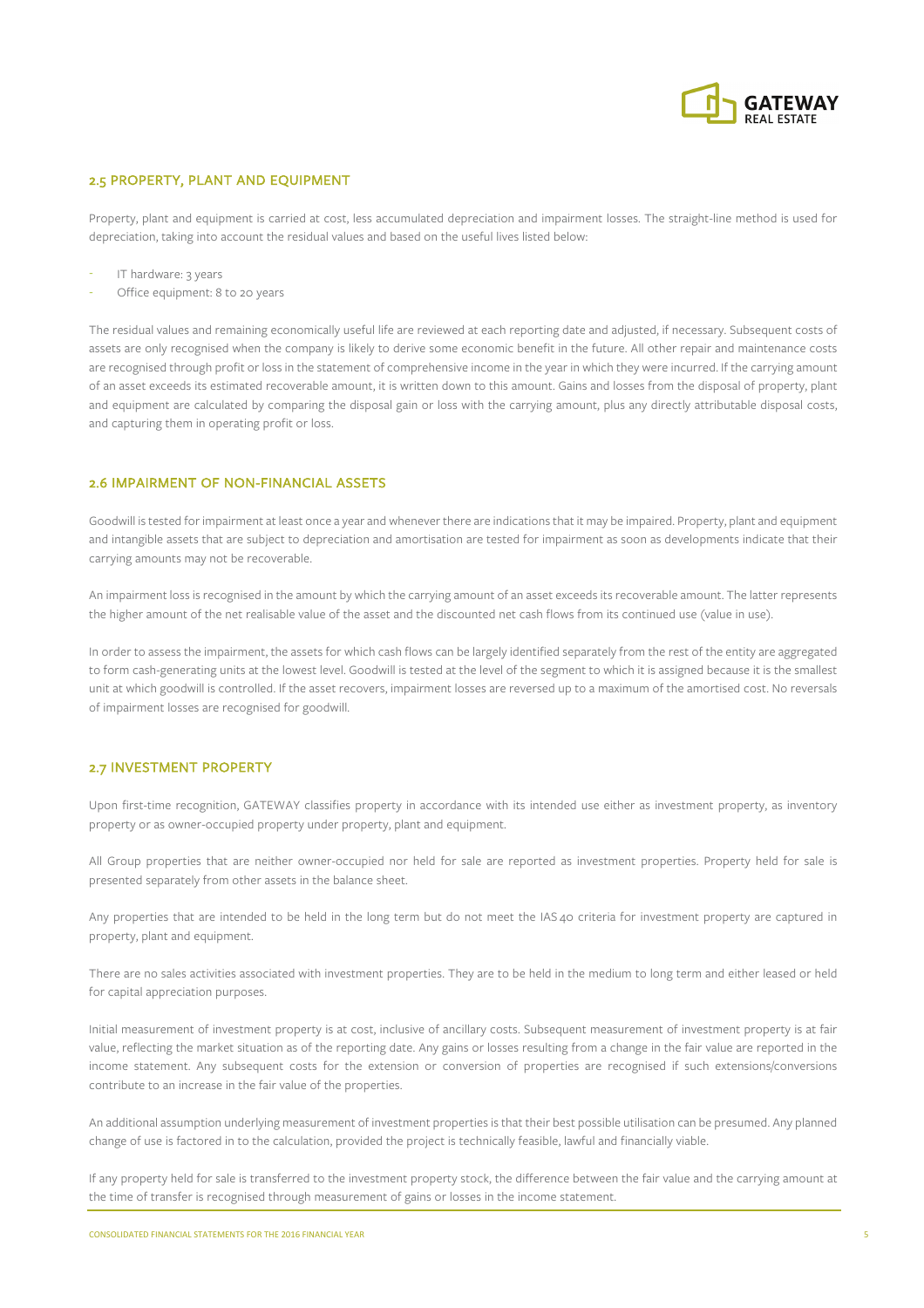

All property stocks are measured annually as of 31December. The fair value of investment property is determined on the basis of reports by independent, external experts and accepted valuation methods. All independent experts hold the relevant professional qualifications and are experienced in carrying out such valuations. The expert reports are based on information provided by the company, e.g. current rents, maintenance and administrative costs, current vacancy rates, and on the experts' assumptions, which are based on market data and their professional expertise, e.g. expected future market rents, typical maintenance and administrative costs, structural vacancy rates and capitalised interest rates.

The details made available to the expert and any assumptions made, as well as the results of the property valuations, are analysed externally by the accounting firm appointed to prepare the consolidated financial statements and internally by the Executive Board.

## 2.8 ASSOCIATED COMPANIES

Associated Companies are entities over which the Group can exercise significant influence but no control. Material influence is generally assumed if GATEWAY directly or indirectly holds at least 20% to 50% of the voting rights.

Interests in associates are recognised using the equity method and measured at cost on acquisition.

The Group's share in the gains and losses of associates is recognised through the income statement from the time of acquisition. Cumulative changes post acquisition are offset against the carrying amounts of the investments. When the Group's share in the losses sustained by an associate is equal to or exceeds its share in said associate, including any other unsecured receivables, the Group does not recognise any further losses, unless it has made commitments or payments on behalf of the associate.

Unrealised gains from transactions between Group companies and associates are eliminated according to the Group's interest in the associate. The same applies to unrealised losses, unless the transaction indicates an impairment of the transferred asset.

If required, the accounting and valuation methods of associates were amended in order to ensure consistent reporting throughout the Group.

## 2.9 FINANCIAL ASSETS (SUMMARY)

Financial assets are classified according to the following measurement categories:

- Financial assets measured at fair value through the income statement (none in either the reporting or prior period)
- Loans and receivables
- Held-to-maturity assets (none in either the reporting or prior period)
- Available-for-sale financial assets

Classification is according to the purpose for which the financial asset was acquired. Management determines the classification of the financial assets on initial recognition and subsequently reviews the classification at each reporting date. The Group only held financial assets in the loans and receivables category in the reporting and comparative period.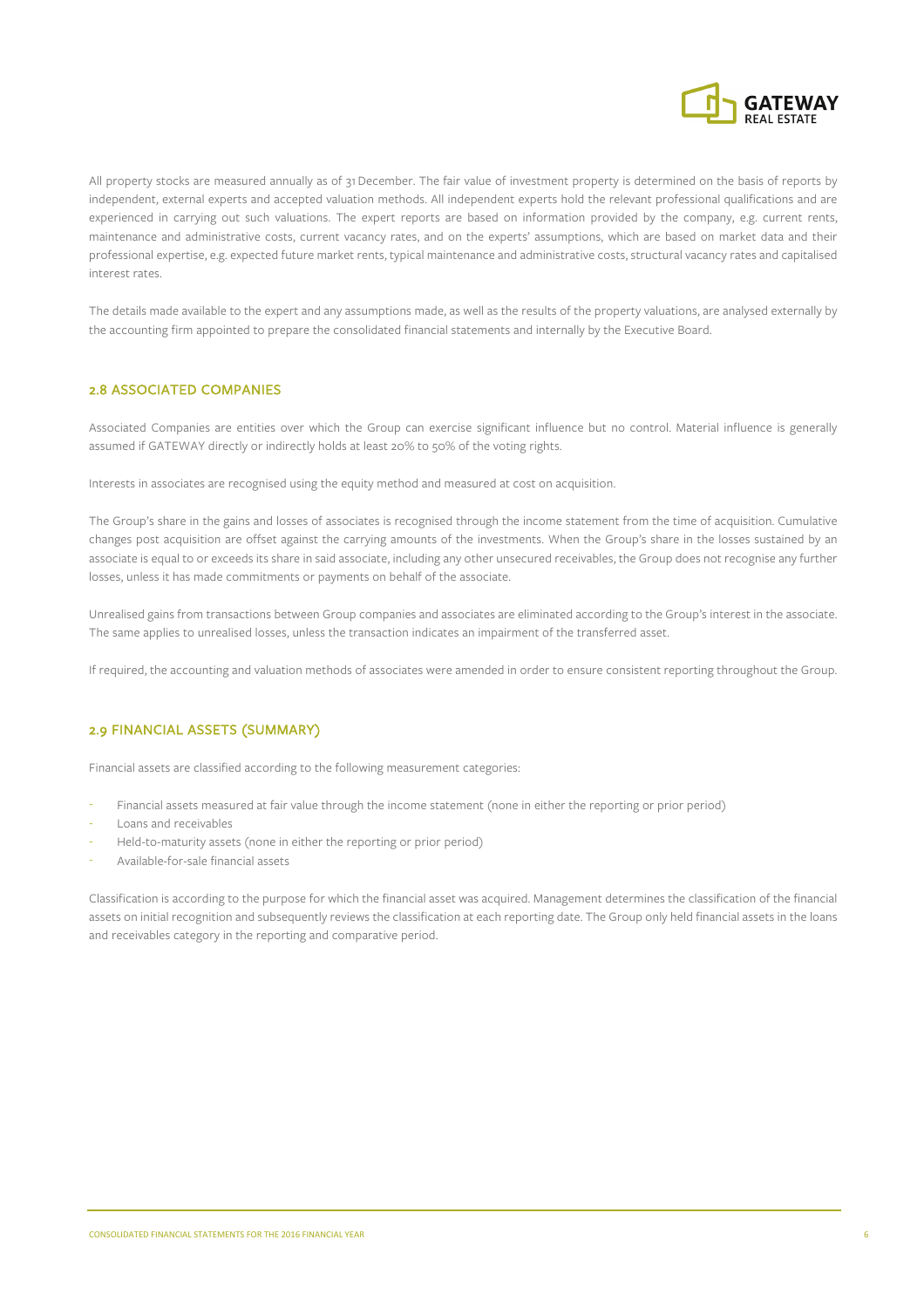

#### 2.10 FINANCIAL ASSETS (INDIVIDUAL VALUATION CATEGORIES)

#### LOANS AND RECEIVABLES

Loans and receivables are non-derivative financial assets with fixed or determinable payments that are not listed in an active market. They arise when the Group directly provides money, goods or services to a debtor without the intention of trading these receivables.

They are reported in current assets, unless their maturity exceeds the end of the reporting period by 12 months. In this case, they are reported in non-current assets. Loans and receivables are included in the trade and other receivables item in the balance sheet.

Loans and receivables are measured according to the effective interest method at amortised cost, less any impairments. The effective interest method is used to measure interest income, with the exception of current receivables where the interest rate effect would be immaterial.

#### 2.11 INVENTORIES

The Group's inventories mostly include properties acquired and held for sale, as well as properties constructed by the Group, and are intended to be sold following completion. They are recognised at the lower of cost and net realisable value.

The cost of properties held for sale includes the purchase price plus all directly attributable ancillary costs and charges, such as broker's fees, property transfer tax, notary fees and land registration fees. The cost of construction work-in-progress includes expenses directly attributable to the development process and borrowing costs, if they apply to the period of construction.

The net realisable value relates to the sales proceeds deemed achievable in the normal course of business, less any estimated costs of completion and any selling expenses yet to be incurred.

## 2.12 TRADE RECEIVABLES AND OTHER CURRENT RECEIVABLES

Initial recognition of receivables is at fair value, net of transaction costs. Subsequent measurement is at amortised cost using the effective interest method and less any impairment losses.

An impairment loss is recognised when there are objective indications that any outstanding amounts receivable may not be collected in full.

The amount of the impairment is calculated as the difference between the carrying amount of the receivable and the present value of its estimated future cash flows, discounted by the effective interest rate. Any impairment losses are recognised in the income statement.

In the event of a complete or partial elimination of the reasons for the impairment loss, it is reversed in the income statement by an amount not exceeding the amortised cost.

#### 2.13 CASH AND CASH EQUIVALENTS

Cash and cash equivalents are recognised at cost in the balance sheet. For the purposes of the cash flow statement, cash and cash equivalents comprise cash on hand, sight deposits with banks and other short-term, highly liquid financial investments with an original maturity of no more than three months.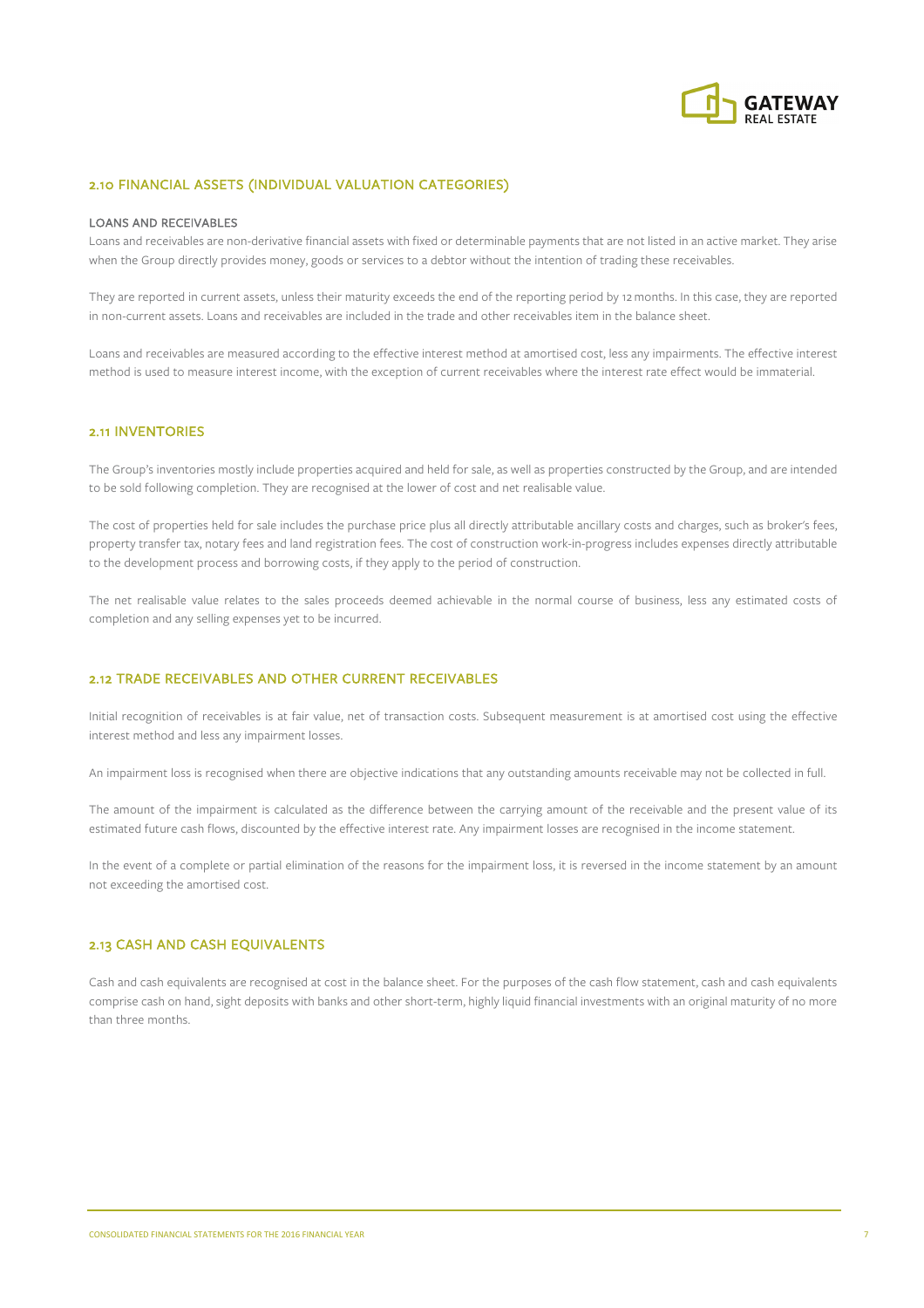

#### 2.14 OTHER PROVISIONS

Other provisions are recognised for all current legal or other obligations that arise from past events, whose settlement is expected to result in an outflow of resources, and where the amount of the obligation can be estimated reliably. When the company expects a refund of a provisioned amount (for example, under an insurance policy), it recognises the reimbursement right as a separate asset if the reimbursement is virtually certain in the event of a claim under the obligation.

The company recognises provisions for any loss-making transactions when the anticipated benefit from the contractual entitlement is less than the unavoidable costs arising from performing the contractual obligations.

#### 2.15 FINANCIAL LIABILITIES, TRADE PAYABLES AND OTHER CURRENT LIABILITIES

Initial recognition of financial liabilities is at fair value, net of transaction costs. Recognition in subsequent periods is at amortised cost. Any differences between the proceeds (net of transaction costs) and the redemption value are recognised in the statement of comprehensive income over the term of the loan using the effective interest method.

Financial liabilities are classified as current when the Group does not have the unconditional right to postpone settlement of the liability for a minimum of 12 months after the reporting date. Trade payables and other current liabilities are measured at amortised cost using the effective interest method.

## 2.16 DEFERRED AND CURRENT INCOME TAXES

Using the asset-liability method, deferred income tax receivables and tax liabilities are recognised for temporary differences between the tax base and the IFRS carrying amount, as well as for consolidation entries for assets and liabilities, and for unused tax loss carryforwards. Measurement of deferred taxes is based on the tax rates prevailing at the end of the reporting period and applicable at the time of the relevant reversal. Deferred tax assets are recognised only to the extent that it is probable that future taxable profit will be available against which temporary differences or loss carryforwards can be utilised.

Current tax assets and tax liabilities are recognised at the amount expected to be recovered from or paid to the tax authorities, based on the tax rates and tax legislation enacted at the reporting date.

#### 2.17 REVENUE RECOGNITION

Revenue includes the amount invoiced for the sale of properties. Revenue from the sale of property is recognised when the material risks and rewards of ownership have passed to the buyer. This normally takes place with the buyer's assumption of the rights, benefits, liabilities and risks of the property's ownership. In the case of disposals of special-purpose entities, this is usually upon completion of the transfer of shares.

Revenue from rental income is captured on an accrual basis in accordance with the provisions of the relevant contracts. Rental income from investment property is reported in revenue, rental income from property held for sale in other operating income.

Revenue from services is recognised in accordance with the stage of completion as of the reporting date of the transaction, provided that the proceeds of the service transaction can be estimated reliably. The stage of completion is determined by the fees agreed with the customer for each contract or stage of the contract.

The company recognises interest income on a time proportion basis, taking into account any amounts outstanding and the effective interest rate applicable to the remaining term.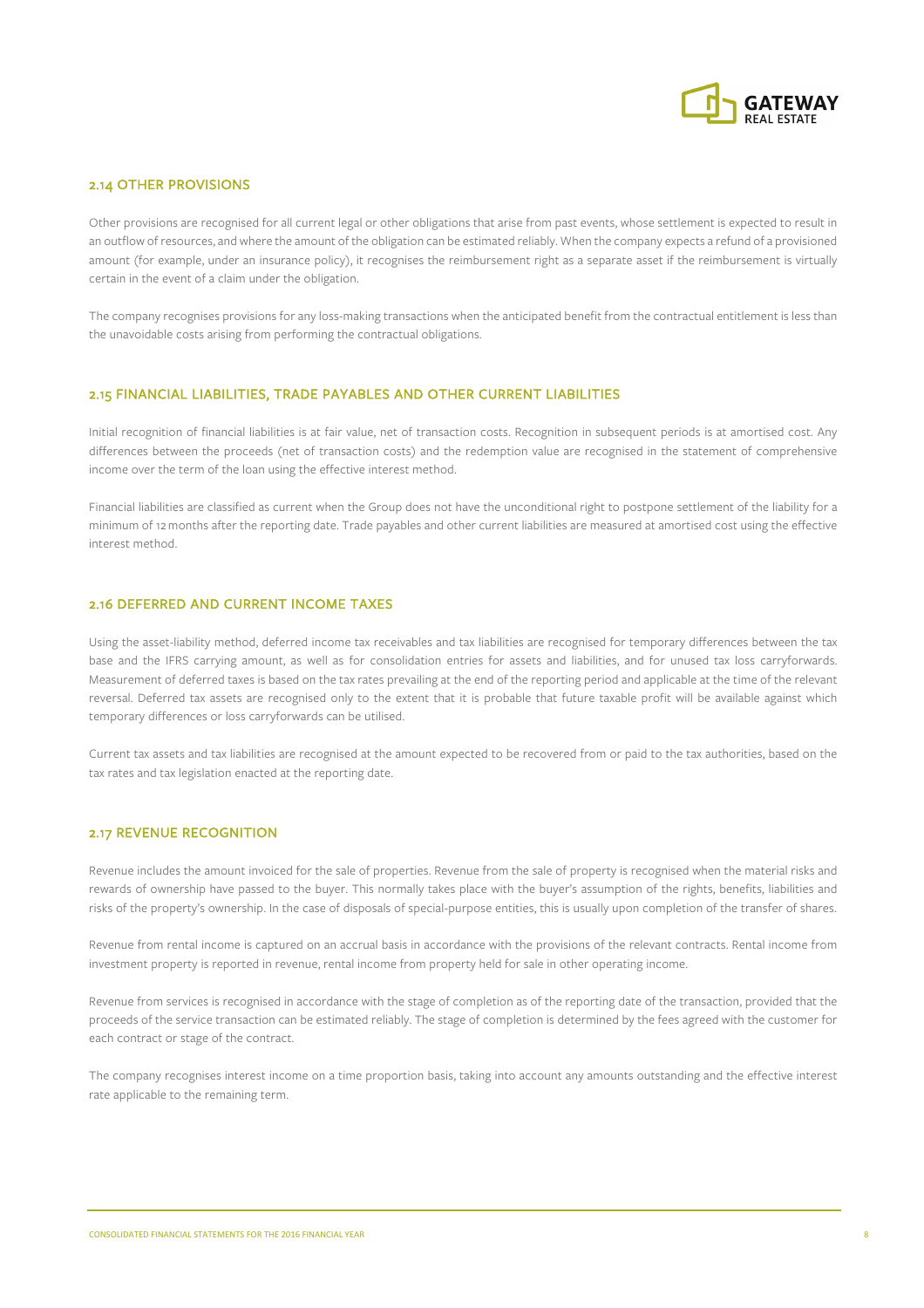

#### 2.18 LEASES

Leases in which the Group is the lessee and substantially bears all the risks and rewards incidental to ownership of the leased item are classified as finance leases. Finance lease items are recognised as assets at the start of the lease with the lower of the fair value and the present value of the minimum lease payments. At the same time, a corresponding lease liability is recognised in non-current financial liabilities. Any part of a lease liability payable within 12months of the reporting date is recognised in current financial liabilities. Subsequently, each lease instalment is divided into an interest and a repayment portion, taking into account a constant interest rate for the respective residual leasing liability. The interest portion of the lease instalment is reported as interest expense in the statement of comprehensive income.

All other leases not classified as financial leases in which the company is a lessee are accounted for as operating leases. The objects of operating lease agreements are motor vehicles, office furniture and equipment and also business premises. These agreements do not include purchase options. Rental of business premises includes the option to renew the agreement(s) at normal market conditions.

Leases in which the Group is the lessor apply to both properties held for sale and investment properties. The lease agreements are classified as operating leases.

#### 2.19 RESIDUAL CLAIMS AND DIVIDEND DISTRIBUTIONS

The Group holds shares in a partnership in which minority interests are held. In the case of partnerships, the shareholder position must always be accounted for as a liability due to the termination rights of the limited partners. From the Group's perspective, this relates to minority interests in subsidiaries in the legal form of partnerships.

When this liability arises, it is measured at the present value of the shareholder's settlement claim. In subsequent periods, the liability is adjusted depending on the company's results prior to recognition of the change in the liability. The change in the liability is recognised in the income statement, provided it is not based on either capital contributions or withdrawals. Negative non-controlling interests, i.e. receivables from noncontrolling interest shareholders, are not reported, as there is no obligation for them to make any further capital contributions.

#### **3 ADDITIONAL DISCLOSURES ON FINANCIAL INSTRUMENTS**

#### 3.1 FINANCIAL RISK MANAGEMENT PRINCIPLES

Financial risk management includes the management and limitation of financial risks arising from operating activities. It includes continuous, rolling liquidity management aimed in particular at avoiding significant bad debt losses and securing the financial requirements of ongoing business.

In order to limit the risk of bad debt losses, ownership of sold properties is not transferred to the purchaser until the purchase price has been paid into a notary escrow account. Interest rate risks do not play a material role due to the predominantly short-term nature of borrowings. The quantitative disclosures with regard to the risk of bad debts is presented in the following subsection on "Default risk management".

The quantitative disclosures with regard to the financing and liquidity risk is presented in the following subsections on "Liquidity risk" and "Credit risk"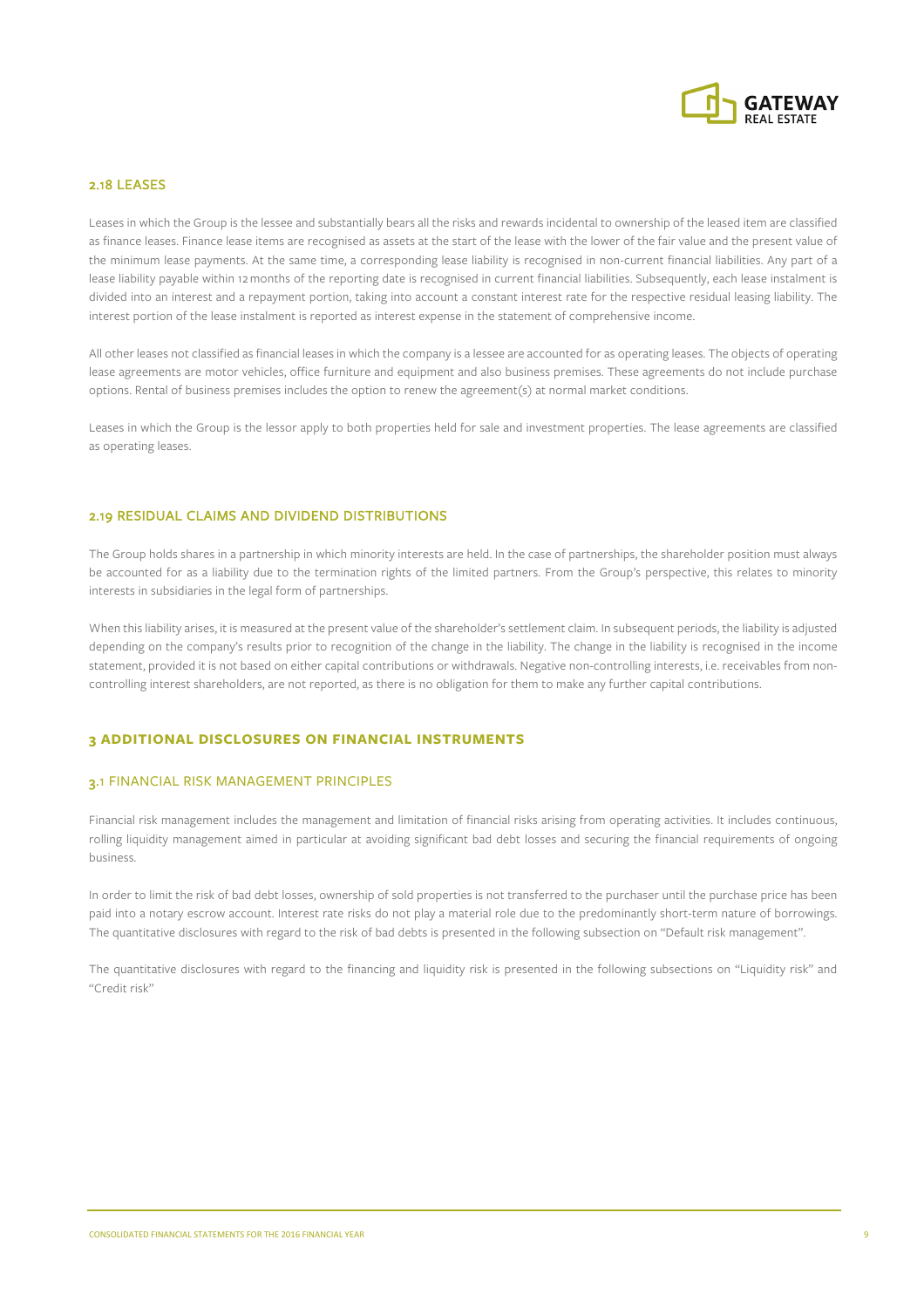

## 3.2 CAPITAL RISK MANAGEMENT

The Group manages its capital – within the meaning of IFRS Group equity as shown in the balance sheet – with the aim of maintaining an equity ratio of around 25% to 30% and, accordingly, a debt ratio of around 70% to 75%. This ensures that all Group companies can operate as a going concern.

The Group regularly reviews its capital structure when preparing annual and interim financial statements. The equity ratio at the end of the year was as follows:

|  | in EUR thousand |
|--|-----------------|
|  |                 |

| EQUITY RATIO        | 31/12/2016 | 31/12/2015 |
|---------------------|------------|------------|
| Equity              | 26,698     | .836       |
| Balance sheet total | 139,925    | 10,803     |
| Equity ratio (in %) | 19.1       |            |

## 3.3 CLASSES OF FINANCIAL INSTRUMENTS IN ACCORDANCE WITH IFRS 7

In the following tables, the carrying amounts of the financial instruments are reconciled with the measurement categories in accordance with IAS 39 and the fair values of the financial instruments with their source of valuation disclosed for each class:

| in EUR thousand                   |                 | OF WHICH WITHIN |                       | <b>FAIR VALUE</b>      |
|-----------------------------------|-----------------|-----------------|-----------------------|------------------------|
| 31/12/2016                        | <b>CARRYING</b> | THE SCOPE OF    | <b>VALUATION</b>      | <b>WITHIN THE</b>      |
|                                   | <b>AMOUNT</b>   | <b>IFRS 7</b>   | CATEGORY <sup>1</sup> | <b>SCOPE OF IFRS 7</b> |
| Trade receivables                 | 27              | 27              | LaR                   | 27                     |
| Other current receivables         | 196             | 124             | LaR                   | 124                    |
| Cash and cash equivalents         | 17,871          | 17,871          | LaR                   | 17,871                 |
| Current financial liabilities     | 6,083           | 6,017           | AmC                   | 6,002                  |
| Non-current financial liabilities | 97,441          | 97,507          | AmC                   | 97,036                 |
| Trade payables                    | 1,781           | 1,781           | AmC                   | 1,781                  |
| Other current liabilities         | 2,923           | 2,233           | AmC                   | 2,233                  |

<sup>1</sup> AfS: available-for-sale financial assets; LaR: loans and receivables; AmC: amortised cost.

| in EUR thousand<br>31/12/2015     | <b>CARRYING</b><br><b>AMOUNT</b> | OF WHICH WITHIN<br>THE SCOPE OF<br>IFRS <sub>7</sub> | <b>VALUATION</b><br>CATEGORY <sup>1</sup> | <b>FAIR VALUE</b><br><b>WITHIN THE</b><br>SCOPE OF IFRS 7 |
|-----------------------------------|----------------------------------|------------------------------------------------------|-------------------------------------------|-----------------------------------------------------------|
| Trade receivables                 | 8                                | 8                                                    | LaR                                       |                                                           |
| Other current receivables         | 322                              | 85                                                   | LaR                                       | 85                                                        |
| Cash and cash equivalents         | 949                              | 949                                                  | LaR                                       | 949                                                       |
| Current financial liabilities     | $\circ$                          | O                                                    | AmC                                       |                                                           |
| Non-current financial liabilities | 3,218                            | 3,218                                                | AmC                                       | 3,218                                                     |
| Trade payables                    | 1,452                            | 1,452                                                | AmC                                       | 1,452                                                     |
| Other current liabilities         | 4,001                            | 3.106                                                | AmC                                       | 3,106                                                     |

<sup>1</sup> AfS: available-for-sale financial assets; LaR: loans and receivables; AmC: amortised cost.

Financial instruments measured at fair value are classified according to the significance of the factors and information used in their measurement and classified in (valuation) levels.

The classification of a financial instrument into one level is based on the significance of its input factors for its overall valuation, namely according to the lowest level, the consideration of which is material or relevant for the valuation as a whole. The valuation levels are subdivided hierarchically according to their input factors:

Level 1: prices quoted (unadjusted) in active markets for identical assets or liabilities

- Level 2: Input factors other than quoted prices included in Level 1 but observable for the asset or liability either directly (i.e. as prices) or indirectly (i.e. derived from prices)
- Level 3: Factors not based on observable market data for the measurement of the asset or liability (unobservable input factors)

The financial instruments recognised at fair value in the consolidated balance sheet are all measured on the basis of information and input factors in Level 2 described above.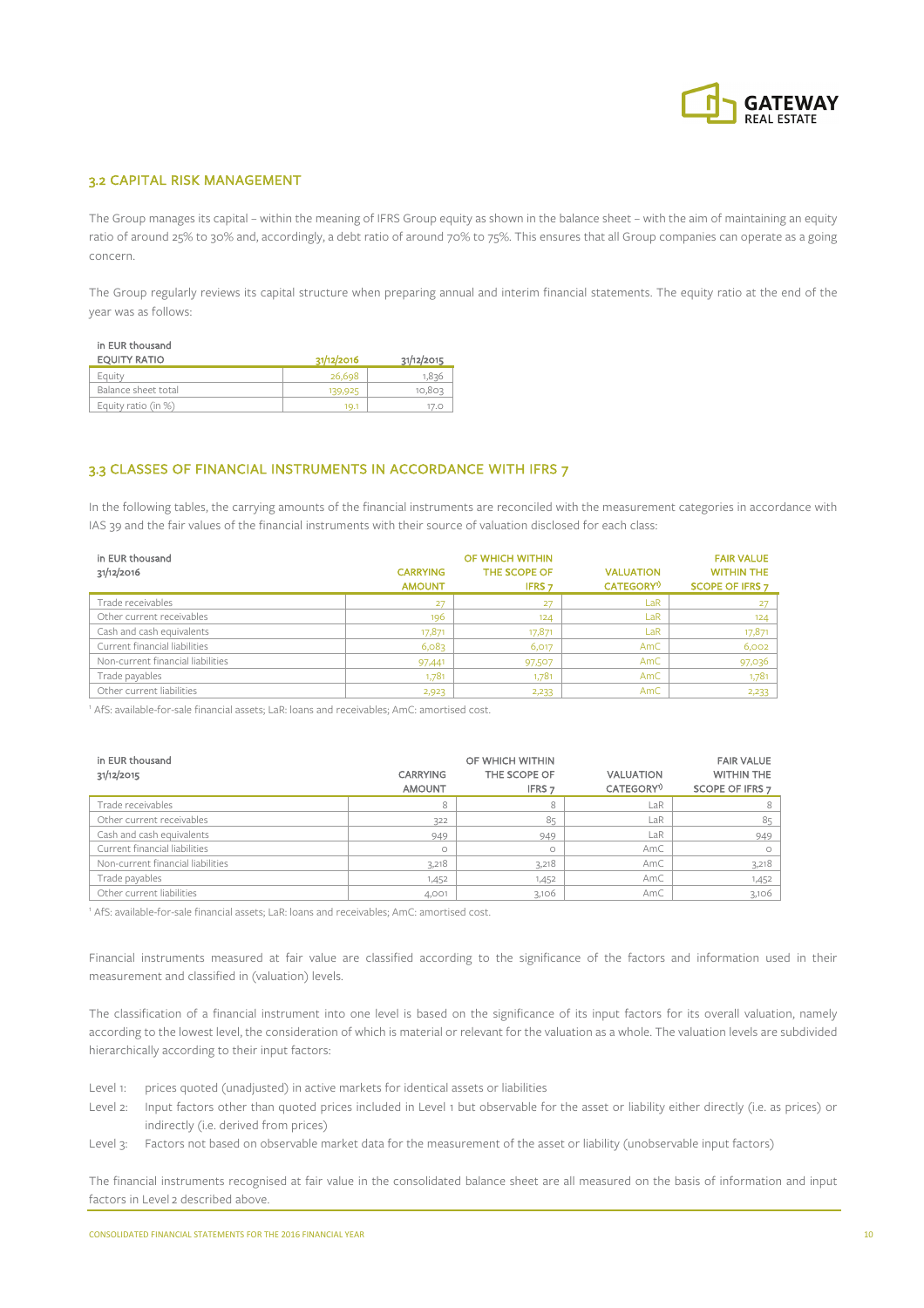

Cash and cash equivalents, trade receivables and other current receivables generally have short residual maturities. Their carrying amounts at the balance sheet date therefore approximate their fair values. The same applies to trade payables and other current liabilities. The carrying amount of financial liabilities also corresponds to their fair value, as these have short residual terms to maturity and were largely only taken up during the past financial year.

For other non-current financial assets, it is assumed for reasons of materiality that their carrying amount corresponds to their fair value at the balance sheet date.

#### 3.4 NET GAINS AND LOSSES FROM FINANCIAL INSTRUMENTS

The net result by valuation category in accordance with IAS 39 is as follows:

| in EUR thousand                           | AFS      | LAR             | AMC                    | TOTAL                  |
|-------------------------------------------|----------|-----------------|------------------------|------------------------|
| Interest income                           | O(PY; O) | 18(PY:3)        | O(PY; O)               | 18(PY:3)               |
| Interest expenses                         | O(PY; O) | O(PY:O)         | $-2,578$ (PY: $-184$ ) | $-2,578$ (PY: $-184$ ) |
| Impairment losses (in other operating ex- | O(PY:O)  | $O(PY: -3)$     | O(PY:O)                | $O(PY: -3)$            |
| penses)                                   |          |                 |                        |                        |
| Net result                                | O(PY; O) | $18$ (PY: $o$ ) | $-2,578$ (PY: $-184$ ) | $-2,560$ (PY: $-184$ ) |

## 3.5 INTEREST RATE RISK

The interest income reported in the statement of comprehensive income is broken down as follows:

#### in EUR thousand

| OTHER INTEREST AND SIMILAR INCOME            | 31/12/2016 | 31/12/2015 |
|----------------------------------------------|------------|------------|
| Interest income from interest-bearing assets |            |            |
| Changes in other capital of shareholders     |            |            |
| `otal                                        |            |            |

As in the previous year, the interest expense shown in the statement of comprehensive income consists exclusively of interest on interestbearing liabilities amounting to EUR 2,578 thousand (previous year: EUR 184 thousand). In the financial year, no financing expenses were capitalised in inventories as construction costs. The corresponding capitalisation rate in the financial year was between 1.65% and 20%.

The Group is exposed to risks from changes in interest rates in connection with loans taken out to finance the purchase of property.

In the loan agreements, a variable interest rate for future loan liabilities was primarily agreed. Interest rate hedges to reduce the risk of interest rate changes have not yet been concluded.

A hypothetical increase or decrease in the market interest rate level by 50 basis points would have had the following effects on earnings before taxes (EBT) and on equity to the same extent, which affect the financial result on the earnings side:

| in EUR thousand                              | <b>BASE POINTS</b> | 2016   | 2015 |
|----------------------------------------------|--------------------|--------|------|
| Change in the level of market interest rates | $+50$              | $-142$ |      |
|                                              | -5C                |        |      |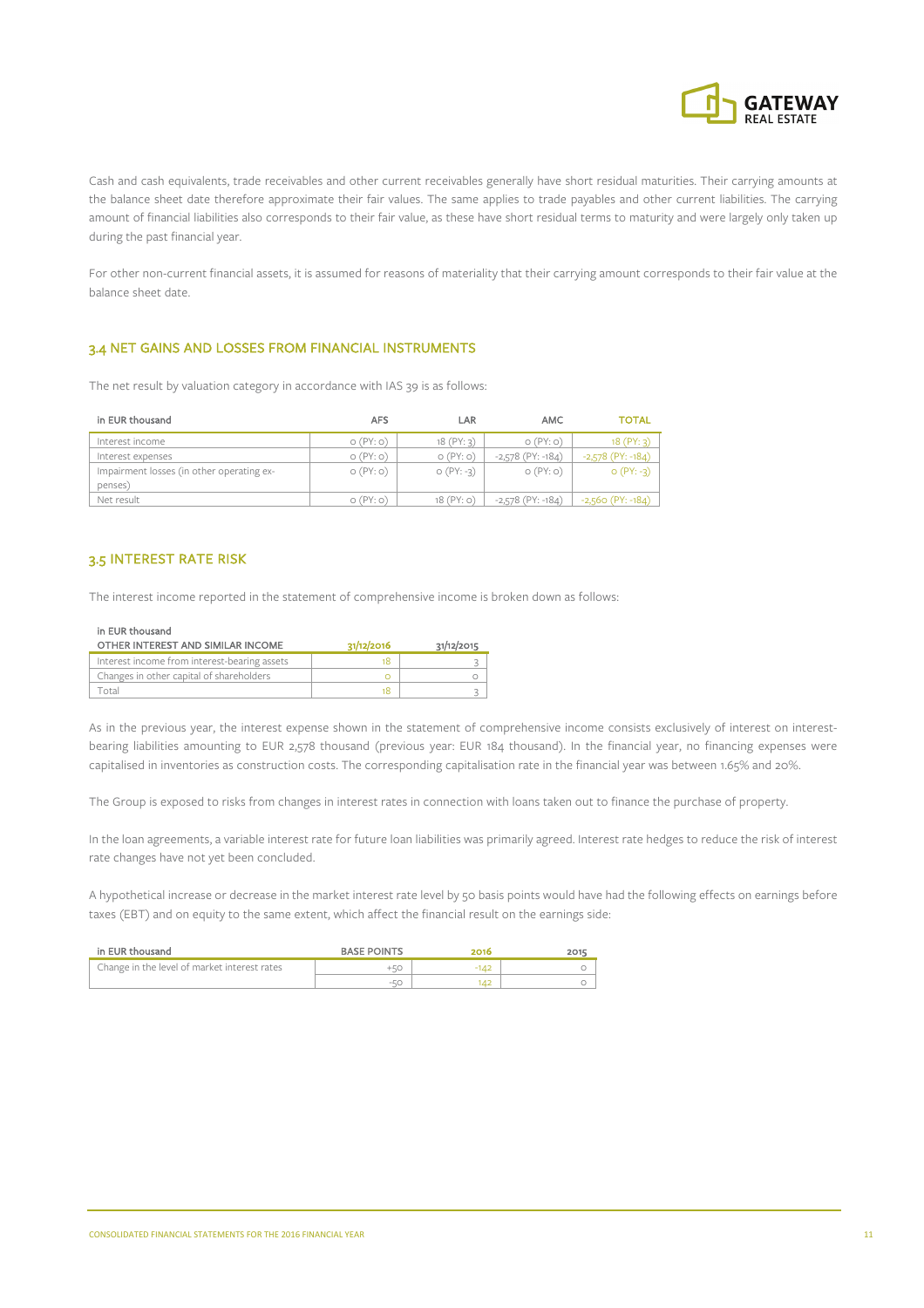

## 3.6 DEFAULT RISK MANAGEMENT

Default risk refers to the risk of a loss for the Group if a contractual party fails to meet its contractual obligations. The Group only enters into business relationships with creditworthy contractual parties and, if appropriate, by obtaining collateral in order to mitigate the risks of loss arising from the non-fulfilment of obligations. The Group uses available financial information and its own trading records to evaluate its customers. The Group's risk exposure is monitored on an ongoing basis. Special default risks, which generally arise in the case of significant receivables from the sale of property and equity investments as well as broker commissions to institutional investors, are considered separately.

Trade receivables are due from a large number of customers spread across different geographical areas. As a rule, these are private individuals or traders who rent or have acquired property from the Group.

As of the balance sheet date, the following age structures existed with regard to trade receivables and other current assets that are not impaired and for which no collateral was provided to the Group:

#### in EUR thousand

| AGE STRUCTURE OF TRADE RECEIVABLES      | 31/12/2016 | 31/12/2015 |
|-----------------------------------------|------------|------------|
| Receivables not past due                | 27         |            |
| Receivables up to 30 days past due      |            |            |
| Receivables up to 90 days past due      | ⌒          |            |
| Receivables up to 180 days past due     | O          | Ω          |
| Receivables up to 360 days past due     |            |            |
| Receivables more than 360 days past due |            |            |
| Total                                   | 27         |            |
| Carrying amount of impaired receivables |            |            |
| Total                                   |            |            |

#### in EUR thousand AGE STRUCTURE OF OTHER CURRENT

| <b>RECEIVABLES</b>                      | 31/12/2016 | 31/12/2015 |
|-----------------------------------------|------------|------------|
| Receivables not past due                | 124        | 85         |
| Receivables up to 30 days past due      | $\Omega$   |            |
| Receivables up to 90 days past due      | $\Omega$   |            |
| Receivables up to 180 days past due     | $\Omega$   |            |
| Receivables up to 360 days past due     | $\circ$    |            |
| Receivables more than 360 days past due | $\Omega$   |            |
| Total                                   | 124        | 85         |
| Carrying amount of impaired receivables | $\Omega$   | $\Omega$   |
| Total                                   | 124        | 85         |

The receivables not overdue as of the balance sheet date are mainly due from customers with a good credit rating and the Group does not expect any significant bad debt losses. No material impairment losses from bad debts for trade receivables were recognised in the financial year due to poor customer credit ratings (previous year: EUR 0 thousand).

In the area of other current receivables, specific valuation allowances of EUR 7 thousand (previous year: EUR 3 thousand) were recognised in the income statement due to the poor credit rating of the debtors.

All impairments on receivables are included in the income statement under "Other operating expenses".

In the segment reporting, impairment losses of EUR 7 thousand (previous year: EUR 3 thousand) are recognised in the "Logistics properties and holding activities" segment and of EUR 0 thousand (previous year: EUR 0 thousand) in the "Residential properties" segment.

There were no material default risks as of the balance sheet date. The carrying amount of the financial assets recognised in the consolidated financial statements represents the maximum default risk.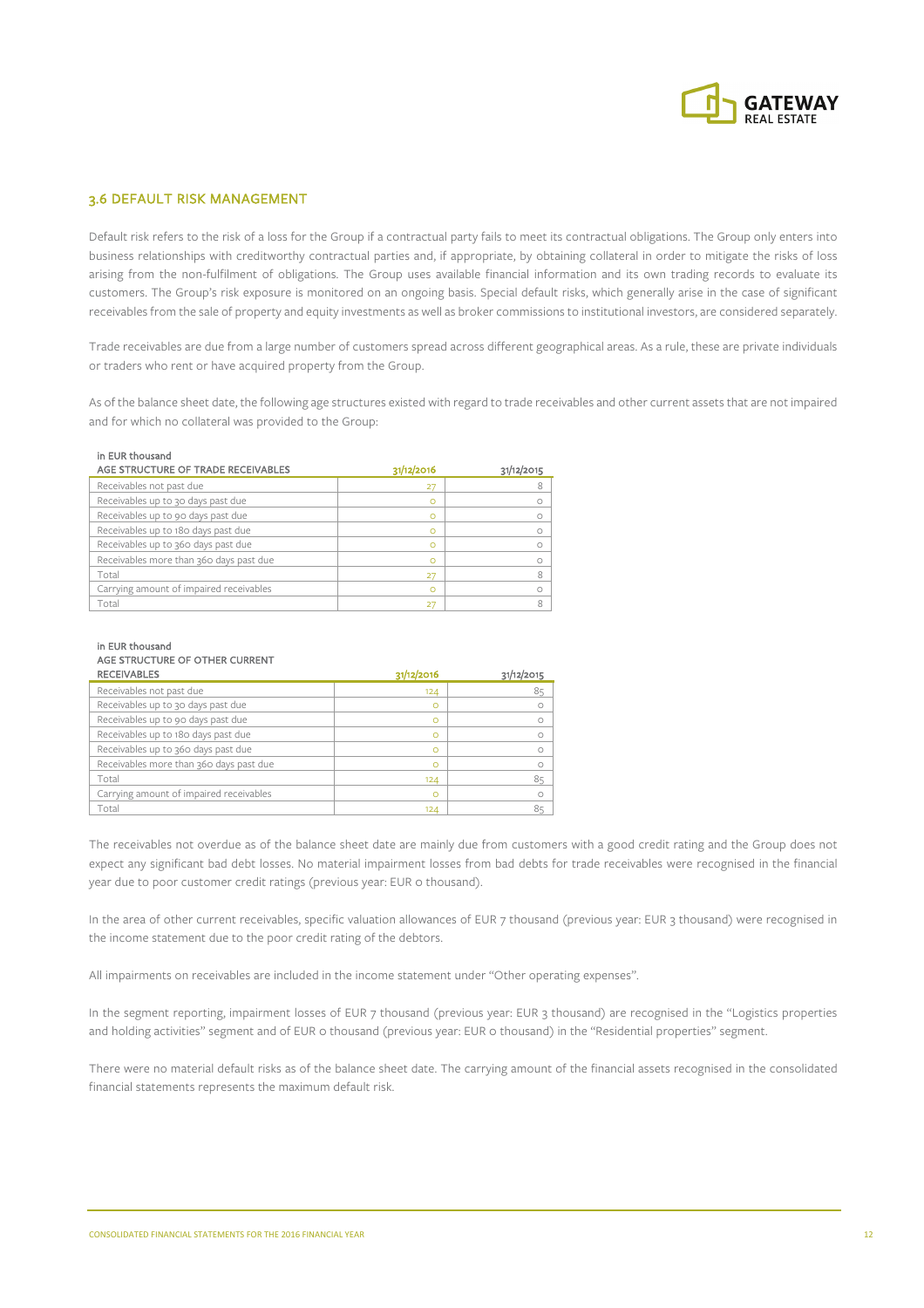

## 3.7 LIQUIDITY RISK

Responsibility for liquidity risk management lies with the Executive Board, which has developed an appropriate concept for managing short, medium and long-term financing and liquidity requirements. The Group manages liquidity risks by maintaining adequate reserves, through credit lines with banks, and by constantly monitoring forecast and actual cash flows and reconciling the maturity profiles of financial assets and liabilities.

The following table shows the residual contractual terms of the Group's liabilities falling within the scope of IFRS 7. The table is based on undiscounted cash flows based on the earliest date on which the Group can be required to make payments. The table contains both interest and principal payments.

| in EUR thousand<br>RESIDUAL TERM OF FINANCIAL LIABILITIES<br>WITHIN THE SCOPE OF IFRS 7<br>(INCLUDING INTEREST PAYMENTS) | 31/12/2016 | 31/12/2015 |
|--------------------------------------------------------------------------------------------------------------------------|------------|------------|
| Payments within 12 months                                                                                                | 8,437      | 3,925      |
| Payments within 12 to 24 months                                                                                          | 5,181      | 3,258      |
| Payments within 24 to 60 months                                                                                          | 48,556     | $\circ$    |
| Repayment after more than 60 months                                                                                      | 54,701     | $\circ$    |
| Total                                                                                                                    | 116,875    | 7,183      |

In addition to financial liabilities, there are further liabilities within the scope of IFRS 7 amounting to EUR 4,014 thousand (previous year: EUR 4,558 thousand) which are due within 12 months (cf. table for 3.3). The Group expects to be able to meet its liabilities from its own operating cash flow, available financial assets and funds provided by the parent company HPI and its related parties.

#### 3.8 FINANCING RISK

GATEWAY is reliant on the granting of bank loans and loans from the main shareholder to acquire companies and property and for its ongoing business activities.

Similarly, in the case of expiring loans – particularly in the context of property financing, which in some cases is only short term and must be regularly extended – it is necessary to extend or refinance these loans. In all cases, there is a risk that an extension will not be possible at these or other conditions.

The market risk for bank loans is relatively low, as most of the existing loans have variable interest rates. As of the balance sheet date, there were unused credit lines amounting to EUR o thousand.

The aim of the financial management system is for GATEWAY to generate the necessary funds for operational growth and for the investments required in this context from its own resources. Until this goal is achieved and implemented, the majority shareholder supports GATEWAY by providing sufficient financial resources.

#### **4 ACCOUNTING ESTIMATES**, **JUDGEMENTS AND ASSUMPTIONS**

For accounting purposes, the company makes certain estimates and assumptions in respect of expected future developments. All assumptions and estimates are based on conditions and assessments as of the balance sheet date and affect both the presentation of the net assets, financial position and results of operations as well as how the risks underlying the financial reporting are understood. The estimates that are derived in this manner may differ from later realities. Critical estimates and assumptions are particularly important for accounting purposes in the following areas:

With each reporting date, the Executive Board must decide whether properties held by the Group are to be held long term for leasing to others or for the purpose of appreciation or sale. Depending on which decision is made, the properties are reported according to the standards for investment properties, as properties held for sale with finished and unfinished buildings (inventories), or as non-current assets held for sale, and are classified accordingly at (amortised) cost or measured at fair value.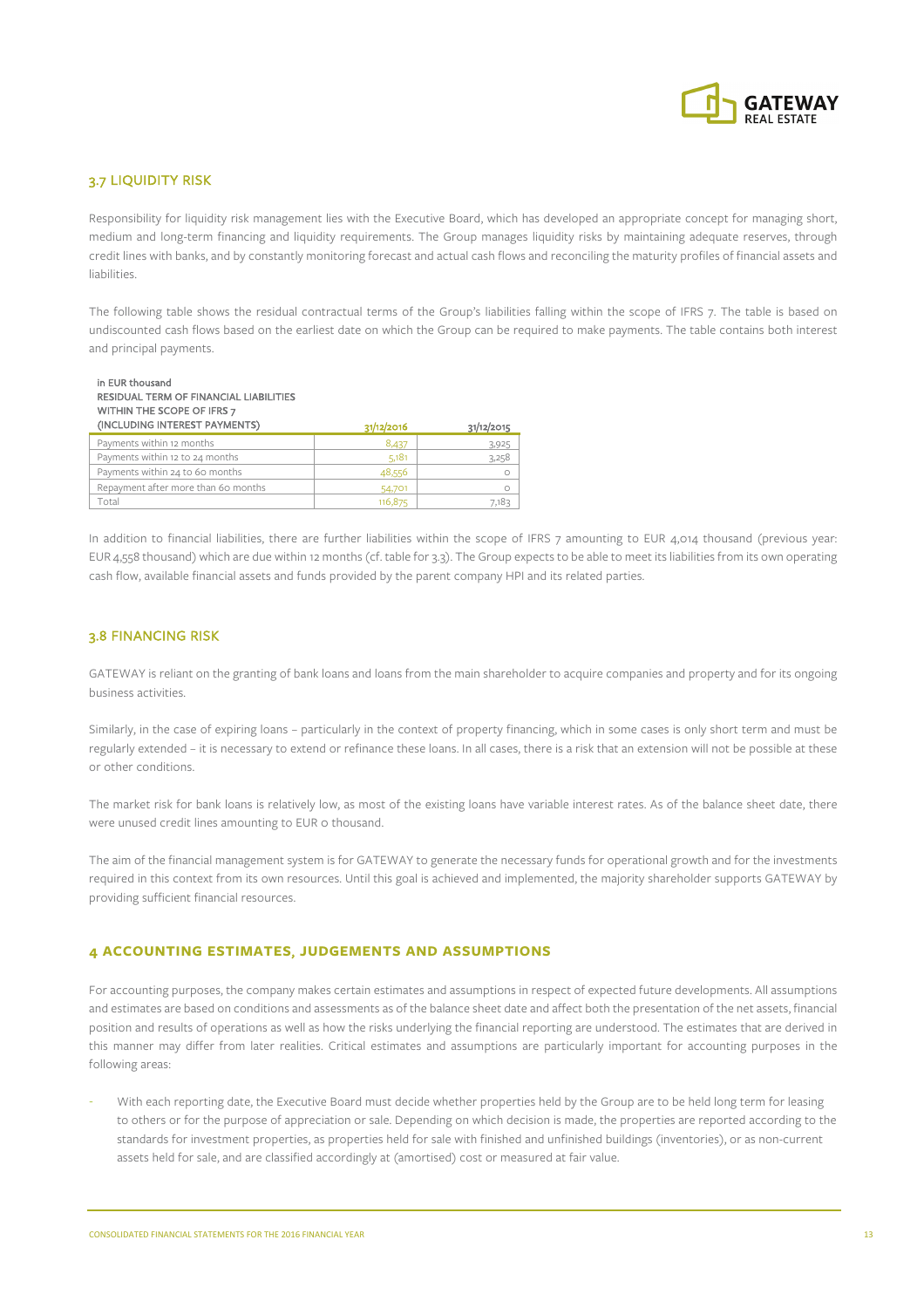

- The market values of the investment properties are based on the results of independent experts who have been engaged to appraise them. The valuation is based on the discounted cash flow method (previous year: German income approach [Ertragswertverfahren]) on the basis of expected future revenue surpluses. Factors such as future rental income and applicable required rates of interest are estimated accordingly by GATEWAY in consultation with the expert and directly affect the fair value of the investment properties. As of the reporting date, the fair value of the investment properties amounted to EUR 118,298 thousand (previous year: EUR 6,482 thousand).
- Estimation of the net selling prices for property held as inventories is subject to uncertainties, particularly in regard to realisable sales prices. As of the reporting date, the carrying amount of the properties with finished and unfinished buildings was EUR 261 thousand (previous year: EUR 2,673 thousand).
- Estimates had to be made for the recognition of current and deferred tax items. There are uncertainties in the interpretation of tax rules, e.g. in respect of the handling of tax loss carryforwards in response to shareholder changes occurring during the year. Differences between the actual results and our assumptions or future changes in our assessments may therefore result in changes in the tax results in future periods.
- As of the reporting date, the carrying amount of current income tax assets was EUR 775 thousand (previous year: EUR 158 thousand), while the carrying amount of current income tax liabilities was EUR o thousand (previous year: EUR 0).
- The carrying amount of deferred income tax assets as of the reporting date was EUR 1,197 thousand (previous year: EUR 171 thousand), while the carrying amount of deferred income tax liabilities was EUR 4,998 thousand (previous year: EUR 296 thousand).
- In the case of other provisions, various assumptions must be made, e.g. with regard to the probability of occurrence and the level of utilisation of provisions for litigation risks. All information that was available when the balance sheet was drawn up has been taken into account. As of the reporting date, the amount of other provisions came to EUR 0 thousand (previous year: EUR 0).

#### **5 SEGMENT REPORTING**

Segment reporting is governed by IFRS 8 and guided by the existing reports that were drawn up for the Group's management during the past financial year. Note that there is no reporting by geographical region. All of the Group's activities take place in Germany. The individual segments are presented as follows:

- Holding activities / Logistics properties: The "Logistics properties" segment, which was reported separately in the previous year, comprises the range of services offered in the area of logistics properties. In addition to mapping the entire logistics property cycle, it covers services ranging from project development and investment to asset and facility management. In the 2016 financial year, however, this part of the segment was largely inactive. The main tasks of the holding company are currently the procurement and provision of funds to acquire commercial properties. The necessary funds are extended to the subsidiaries both in the form of equity and through shareholder loans. In addition, the holding company takes care of various administrative tasks for the subsidiaries. In order to fulfil its tasks, the holding company also makes use of external service providers.
- Commercial properties: The "Commercial properties" segment, which was newly introduced on 1 January 2015, comprises the letting, acquisition and sale of commercial properties throughout Germany. The objective of letting properties to others and subsequently selling them is to achieve a sustained increase in income. The aim is to increase the value of the properties primarily by increasing the rental income they provide and reducing the existing vacancy rate.
- Residential properties: The "Residential properties" segment comprises the purchase and sale and, to a lesser extent, letting of residential properties throughout Germany. The properties are sold en bloc or as individual units.
- Other activities (other segments): Up to now, this segment has only included the construction and operation of a solar installation, which was divested from the Group's assets in 2016.

External sales are the sale of business units with companies outside the Group. The sales revenue generated by the Logistics properties and Residential properties segments – in line with the presentation in the statement of comprehensive income – contains no income from the temporary letting of properties to others until they are sold. This income is recognised as other operating income.

Interest income and interest expense have been allocated in accordance with the segment liabilities. The operating result as per the statement of comprehensive income is stated as the segment result.

Segment assets comprise all assets of the Group; segment liabilities comprise all provisions and liabilities. Segment investments show all investments in non-current assets. In the "Consolidation" column, income and expenses, or receivables and liabilities, between the segments are eliminated.

Due to the still relatively low rental income achieved for the first time in 2015, the rental income achieved with individual tenants exceeds the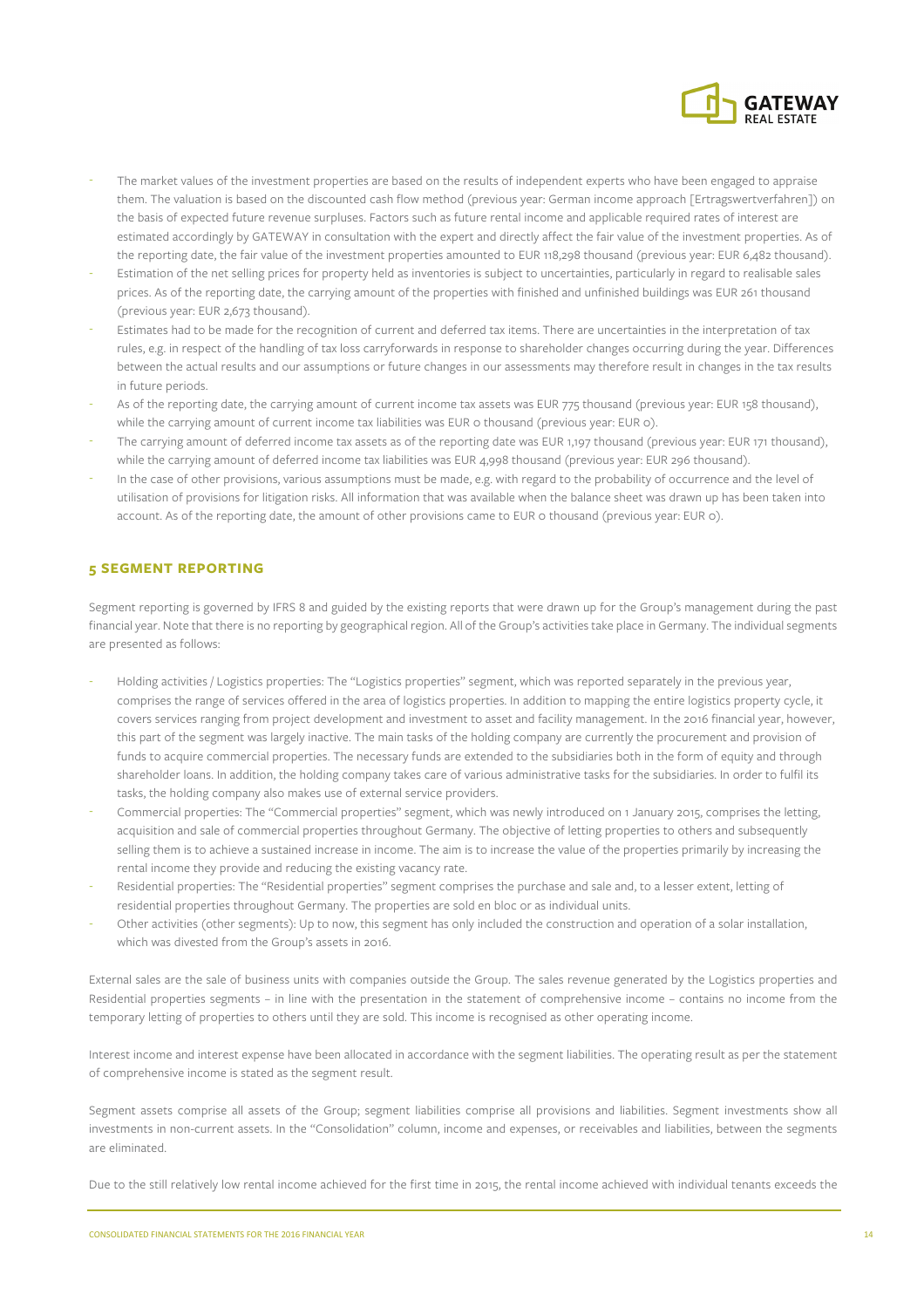

threshold values for information on dependencies on individual major customers. Of a total of approx. 62,000 m<sup>2</sup> of leased commercial space, approx. 47,000 m<sup>2</sup> are accounted for by two tenants (Siemens AG, Munich, with 8,200 m<sup>2</sup> = 13.2% and Areva GmbH, Erlangen, with approx.  $38,800$  m<sup>2</sup> = 61.3% of total leased commercial space). The rental income generated with these two rents amounted to EUR 3,305 thousand or 75.1% in the year under review, based on all rental income from commercial properties (of which 8.8% with Siemens AG and 66.4% with Areva GmbH).

#### **6 SUPPLEMENTARY NOTES TO THE ITEMS IN THE FINANCIAL STATEMENTS**

#### 6.1 INTANGIBLE ASSETS

Changes in intangible assets in the last two financial years were as follows:

|                             |                 | <b>OTHER</b>      |              |
|-----------------------------|-----------------|-------------------|--------------|
|                             |                 | <b>INTANGIBLE</b> |              |
| in EUR thousand             | <b>GOODWILL</b> | <b>ASSETS</b>     | <b>TOTAL</b> |
|                             |                 |                   |              |
| <b>ACQUISITION COSTS</b>    |                 |                   |              |
| As of 01/01/2015            | 776             | 18                | 794          |
| Additions                   | $\circ$         | $\circ$           | $\circ$      |
| Disposals                   | $\circ$         | $-Q$              | $-9$         |
| As of 31/12/2015            | 776             | 9                 | 785          |
| Additions                   | $\circ$         | 17                | 17           |
| Disposals                   | $\circ$         | $\circ$           | $\bigcirc$   |
| As of 31/12/2016            | 776             | 26                | 802          |
|                             |                 |                   |              |
| DEPRECIATION AND IMPAIRMENT |                 |                   |              |
| As of 01/01/2015            | 776             | 18                | 794          |
| Additions                   | $\circ$         | $\circ$           | $\circ$      |
| Disposals                   | $\circ$         | $-9$              | $-Q$         |
| As of 31/12/2015            | 776             | 9                 | 785          |
| Additions                   | $\circ$         | $\circ$           | $\circ$      |
| Disposals                   | $\circ$         | $\circ$           | $\circ$      |
| As of 31/12/2016            | 776             | 9                 | 785          |
|                             |                 |                   |              |
| <b>CARRYING AMOUNTS</b>     |                 |                   |              |
| As of 31/12/2015            | $\circ$         | $\circ$           | $\circ$      |
| As of 31/12/2016            | $\Omega$        | 17                | 17           |

Goodwill originally amounting to EUR 776 thousand was created in the 2010 financial year and resulted from the acquisition of ABK Wohnraum GmbH & Co. KG (Residential properties segment). Goodwill was fully impaired as a result of the impairment test carried out in 2010.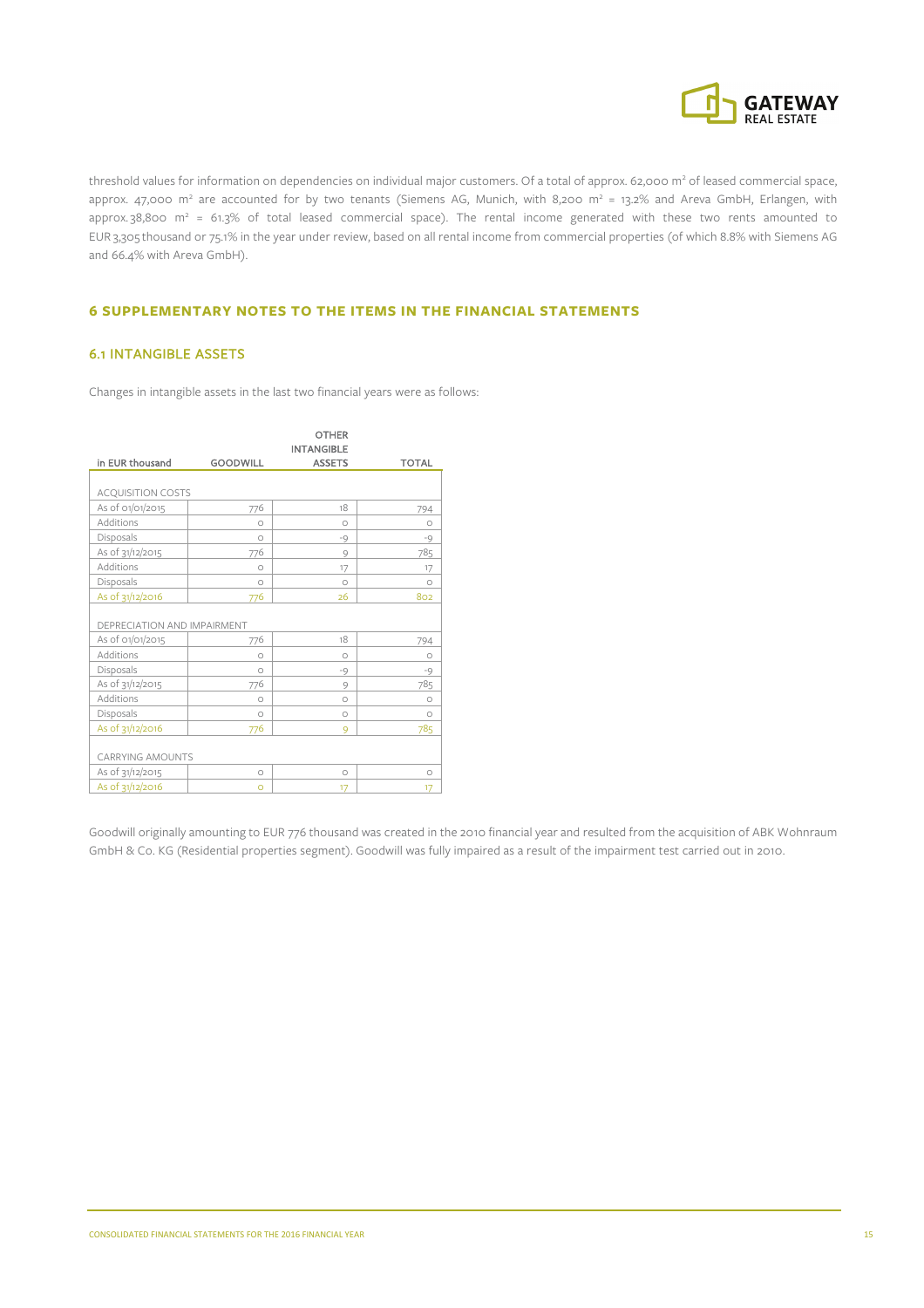

## 6.2 PROPERTY, PLANT AND EQUIPMENT

The following table shows the changes in property, plant and equipment:

| in EUR thousand             | <b>SOLAR SYSTEM</b><br><b>UNDER</b><br><b>CONSTRUCTION</b> | <b>OPERATING AND</b><br><b>OFFICE</b><br><b>EQUIPMENT</b> | <b>TOTAL</b> |
|-----------------------------|------------------------------------------------------------|-----------------------------------------------------------|--------------|
| As of 01/01/2015            | $\circ$                                                    | 153                                                       | 153          |
| Additions                   | $\circ$                                                    | $\circ$                                                   | $\circ$      |
| Disposals                   | $\circ$                                                    | $-2$                                                      | $-2$         |
| As of 31/12/2015            | $\circ$                                                    | 151                                                       | 151          |
| Additions                   | $\circ$                                                    | 44                                                        | 44           |
| Disposals                   | $\circ$                                                    | $\circ$                                                   | $\circ$      |
| As of 31/12/2016            | $\circ$                                                    | 195                                                       | 195          |
| DEPRECIATION AND IMPAIRMENT |                                                            |                                                           |              |
| As of 01/01/2015            | $\circ$                                                    | 103                                                       | 103          |
| Additions                   | $\circ$                                                    | 11                                                        | 11           |
| Disposals                   | $\circ$                                                    | $-2$                                                      | $-2$         |
| As of 31/12/2015            | $\circ$                                                    | 112                                                       | 112          |
| Additions                   | $\circ$                                                    | 32                                                        | 32           |
| Disposals                   | $\circ$                                                    | $\circ$                                                   | $\circ$      |
| As of 31/12/2016            | $\circ$                                                    | 144                                                       | 144          |
| <b>CARRYING AMOUNTS</b>     |                                                            |                                                           |              |
| As of 31/12/2015            | $\circ$                                                    | 39                                                        | 39           |
| As of 31/12/2016            | $\circ$                                                    | 51                                                        | 51           |

#### 6.3 INVESTMENT PROPERTY

In the 2016 financial year, valuation gains amounting to EUR 11,692 thousand (previous year: EUR 1,007 thousand) were recognised in the statement of comprehensive income.

The following overview shows the development of investment properties.

| in EUR thousand<br><b>INVESTMENT PROPERTIES</b> | <b>COMMERCIAL</b><br><b>PROPERTIES</b> |
|-------------------------------------------------|----------------------------------------|
| As of 01/01/2015                                |                                        |
| Addition through other acquisitions (at cost)   | 5,475                                  |
| Market value changes                            | 1,007                                  |
| As of 31/12/2015                                | 6,482                                  |
| Addition through other acquisitions (at cost)   | 103,930                                |
| Disposal                                        | $-3,806$                               |
| Market value changes                            | 11,692                                 |
| As of 31/12/2016                                | 118,298                                |

Of the investment properties, properties with a carrying amount of EUR 116,830 thousand (previous year: EUR 5,294 thousand) were secured by mortgages in the year under review.

The following salient amounts are recognised for the investment properties in the income statement:

| in EUR thousand                                                                         | 2016     | 2015 |
|-----------------------------------------------------------------------------------------|----------|------|
| Rental income                                                                           | 4.398    |      |
| Operating expenses (maintenance expenses, facility<br>management, property taxes, etc.) | $-1,007$ |      |
| otal                                                                                    | 3.30.    |      |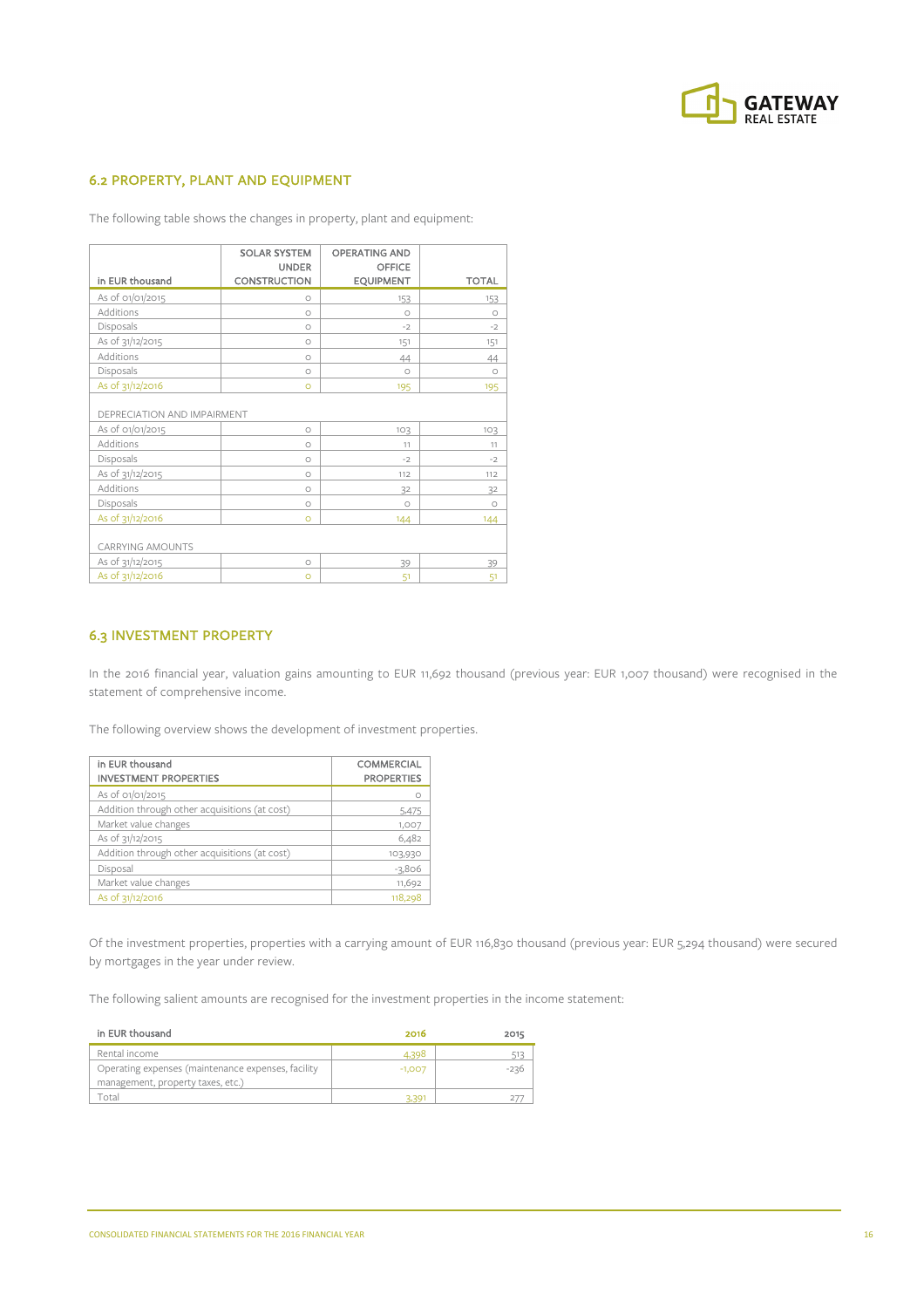

The operating expenses are predominantly attributable to properties that have been let to others. The expenses attributable to vacant properties are of subordinate importance. In accordance with International Valuation Standards, the fair value of investment properties is determined on the basis of the discounted cash flow method (previous year: German income approach [Ertragswertverfahren] in accordance with Section 194 of the German Construction Code [BauGB] and Sections 17 to 20 of the Property Value Regulation [Immobilienwertverordnung]). A property's future expected rent surpluses are discounted by applying a market-appropriate, property-specific discount interest rate on the valuation date. While as a rule the net rents are used as rental income, the operating expenses consist in particular of the management costs the proprietor must bear.

The following overview shows the fair value of the properties for the Commercial properties segment (the other segments contain no investment properties) and the main assumptions that were applied for the purpose of the valuation technique as described:

|                                                                                                                | 2016          | 2015      |
|----------------------------------------------------------------------------------------------------------------|---------------|-----------|
| Rental area in m <sup>2</sup>                                                                                  | 62,104        | 7,904     |
| Market value in EUR thousand                                                                                   | 118,298       | 6,482     |
| Obtainable net base rent (market rent) p.a.<br>in EUR thousand                                                 | 7,958         | 700       |
| Actual net base rent (contractual rent) p.a.<br>in EUR thousand (PY: 01/05 to 31/12/2015)                      | 7,149         | 415       |
| Multiplier for contractual rent or market<br>rent (market value: obtainable or contrac-<br>tual net base rent) | 16.3/14.7     | 9.26/15.6 |
| Vacancy in % (in relation to total area)                                                                       | 8.3           | 69.0      |
| <b>VALUATION PARAMETERS</b>                                                                                    |               |           |
| Average maintenance costs p.a. in EUR/m <sup>2</sup>                                                           | 7.50          | 8.86      |
| Administrative costs in % of rental income                                                                     | 1.0           | 2.0       |
| Non-allocable operating costs in % of rental<br>income                                                         | 2.0           |           |
| Vacancy costs p.a. in EUR/m <sup>2</sup>                                                                       | 30.0          |           |
| Structural (permanent) vacancy in %                                                                            | 1.2           | 23.9      |
| Discount rate in %                                                                                             | $5.25 - 8.25$ | 8.25      |
| Multiplier for resale (year 10 or 11)                                                                          | 14.3-20.0     |           |
| Ancillary acquisition costs for resale in %                                                                    | 4.50-7.0      |           |
| Average remaining useful life in years                                                                         |               | 30        |

The discounted cash flow method that was used is a multi-period model. Future increases in income and costs are explicitly represented in a ten-year detailed planning period. Differences between the rental income actually generated (contractual rent) and the rental income deemed achievable in the long term (market rent) were calculated together with the change in vacancy, taking into account the letting location and the characteristics specific to the property in question. Reletting costs (tenant improvements, letting commission and the cost of rent-free periods) were factored in on the basis of empirical values. Furthermore, all costs to be borne by the owner were deducted (maintenance and administration costs, vacancy costs, etc.).

The net earnings thus calculated for the detailed planning period (the assumed letting period) were measured to the valuation date, which coincided with the balance sheet date. Following the detailed planning period, a resale value was calculated on the basis of a multiplier applied to the annual net earnings achievable in the long term. Estimated disposal costs (incidental acquisition costs) were deducted from the gross realisable value and the resulting net realisable value was discounted to the valuation date. The present value of the net income for the detailed planning period plus the present value of the net realisable value result in the market value of the respective property.

The assumptions used for the properties' valuation were made by the independent expert on the basis of their professional experience and are fraught with uncertainty. If the discount or capitalisation interest rate is increased by 0.25%, the fair value is reduced by EUR 5,540 thousand; if it is reduced by 0.25%, the fair value is increased by EUR 5,850 thousand. Similar effects result from changes in future rental results, depending on rental income, vacancies, and administrative and maintenance costs. If sustainable rental income changes by +/-5%, the market value of the properties changes by EUR +/-4,600 thousand.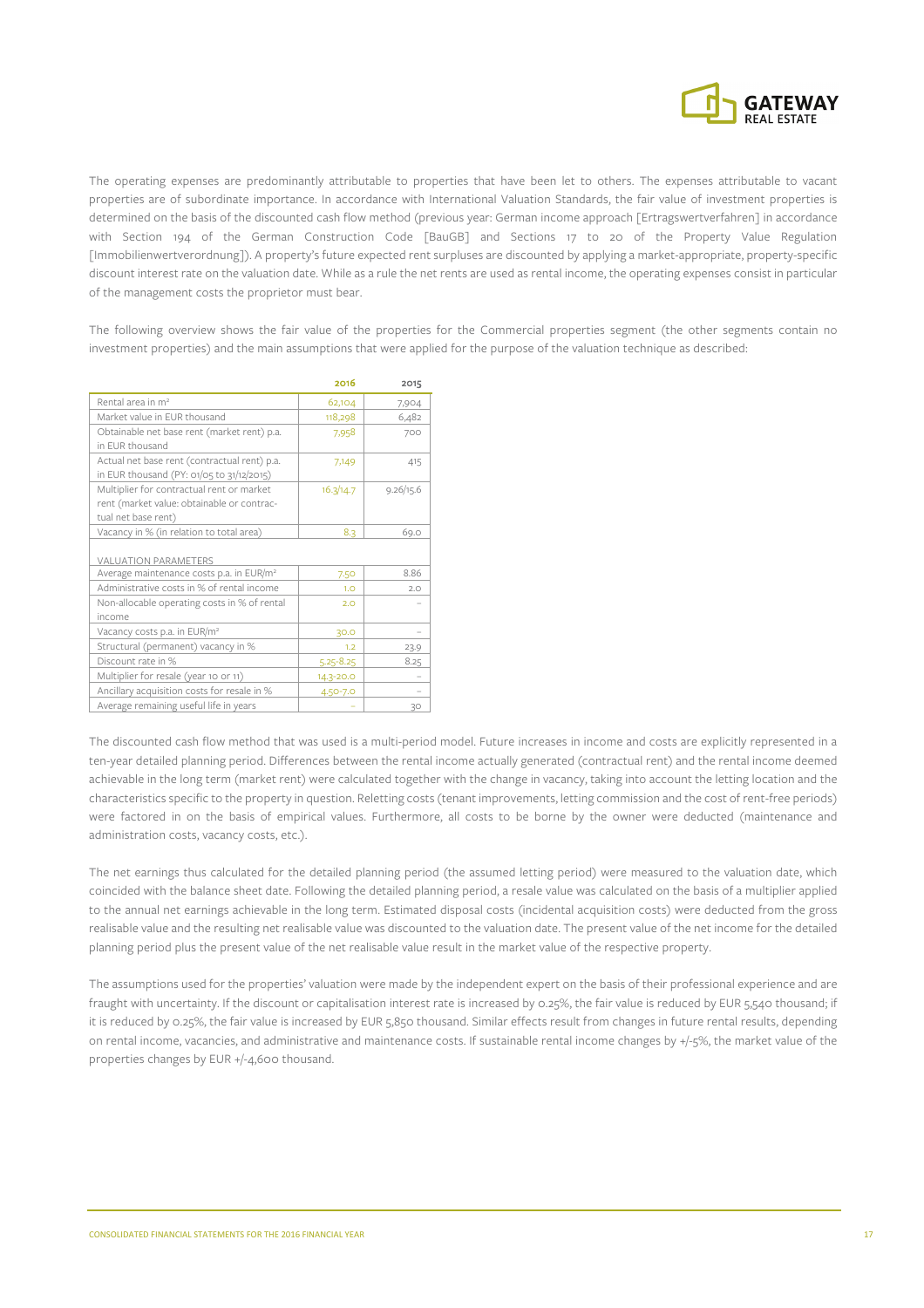

## 6.4 SHARES IN ASSOCIATES

Changes in shares in associates during the last two years are shown in the following table:

| in EUR thousand<br><b>ASSOCIATES</b>    | <b>AMOUNT</b> |
|-----------------------------------------|---------------|
| As of 01/01/2016                        |               |
| Addition through acquisitions (at cost) | 704           |
| Addition through profit entitlements    | 1,204         |
| Disposal through share of loss          | $-676$        |
| As of 31/12/2016                        | 1,232         |

#### 6.5 INVENTORIES

As of the balance sheet date, the Group's inventories consisted of the remaining residential properties portfolio of ABK Wohnraum and the start-up costs for a planned logistics property. The photovoltaic installation reported in the previous year was sold in 2016.

The financial liabilities related to the residential properties held for sale were repaid in full in the previous year.

In the period under review, inventory costs amounting to EUR 109 thousand (previous year: EUR 821 thousand) were recognised in the statement of comprehensive income (EUR 8 thousand in construction costs for building projects together with EUR 101 thousand in expenses from disposals at carrying amount for properties sold). Impairment losses on inventories (photovoltaic installation) amounted to EUR 0 thousand (previous year: EUR 22 thousand). The sale of the photovoltaic installation resulted in a loss on disposal of EUR 75 thousand. The sale of residential properties resulted in a gain on disposal of EUR 80 thousand.

On the basis of the sales figures for the financial year, the company estimates that most of the inventories will be sold in the next 12 months (previous year: all in 12 months).

## 6.6 TRADE RECEIVABLES AND OTHER CURRENT RECEIVABLES

Trade receivables mainly result from rental income. Separate value adjustment accounts are currently not being maintained.

Other current receivables are essentially composed as follows:

| in EUR thousand                 | 31/12/2016 | 31/12/2015 |
|---------------------------------|------------|------------|
| Value-added tax                 |            | 237        |
| Deposit for rented office space |            | 52         |
| Prepaid expenses                |            | 20         |
| Other                           |            | 19         |
| Total                           | 196        | 322        |

## 6.7 CASH AND CASH EQUIVALENTS

Cash and cash equivalents consist to a small extent of cash in hand and mainly bank balances payable on demand.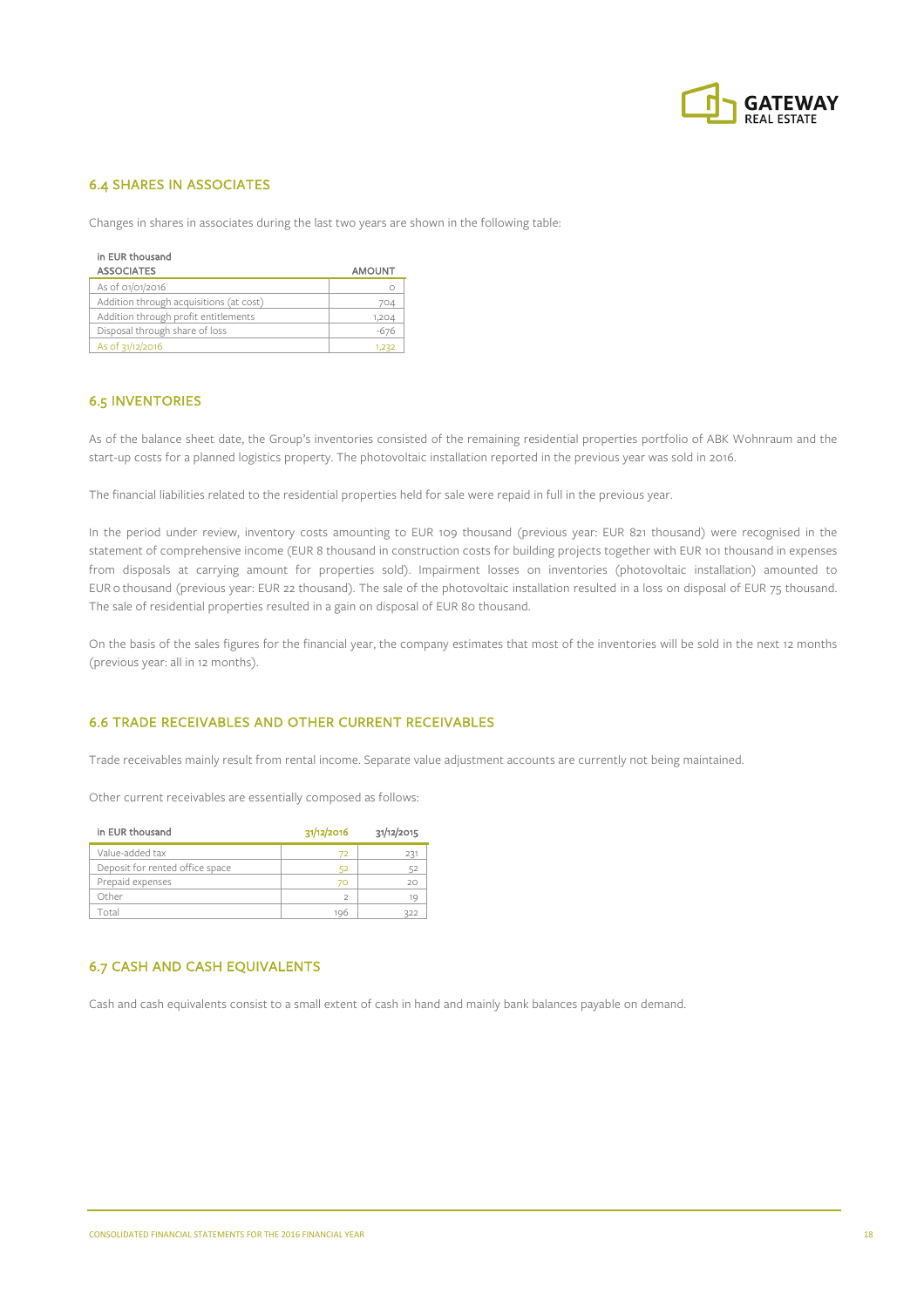

## 6.8 EQUITY

Share capital amounted to EUR 21,175,000.00 as of 31 December 2016 and was divided into 21,175,000 individual no-par value bearer shares.

At the Extraordinary General Meeting on 3 March 2016, the Executive Board was authorised, with the approval of the Supervisory Board, to increase the company's share capital by up to EUR 18,150,000.00 by issuing 18,150,000 shares against cash contributions. The new shares were fully placed, with profit-sharing rights beginning on 1 January 2016, at an issue price of EUR 1.05 per share. The EUR 907,500.00 in issuing premiums was allocated to capital reserves pursuant to Section 272(2)(1) of the German Commercial Code (HGB). The EUR 477,242.04 in costs associated with the capital increase was offset against the capital reserves.

At the Extraordinary General Meeting on 3 March 2016, the Executive Board was further authorised to increase the company's share capital by up to EUR 10,587,500.00 by 2 March 2021, with the Supervisory Board's consent, by issuing up to 10,587,500 new bearer shares against cash and/or contributions in kind, all at once or in increments (authorised capital 2016/I). The Executive Board has not made use of this authorisation to date. The previous authorised capital (authorised capital 2012/I) resolved by the Annual General Meeting on 29 August 2012 was cancelled.

In addition, the Executive Board was authorised in the Extraordinary General Meeting of 3 March 2016 to issue, with the Supervisory Board's consent, at one time or in increments, bearer or registered convertible and/or warrant bonds, or a combination of these instruments, in the total nominal amount of EUR 30,000,000.00 with a term of no more than 20 years (bonds) by 2 March 2021. With the Supervisory Board's approval, the Executive Board was authorised to specify in greater detail the particulars of the issue and the structuring of the bonds.

Depending on the terms and conditions of the bonds, the conversion or option rights may be serviced either by new shares from conditional capital, treasury shares or a cash settlement. In order to grant new shares to the bearers of the bonds, the share capital was conditionally increased by up to EUR 10,587,500.00 in new no-par value bearer shares. The conditional capital increase is to be carried out only in so far as the bond holders make use of their conversion or option rights. Further particulars pertaining to the bonds and the conditional capital are contained in the published agenda of the Extraordinary General Meeting of 3 March 2016. https://gateway-re.de/en/de/hauptversammlung/

The capital reserves recognised as of the reporting date resulted mainly from the share premium from the cash capital increase and the capital increase through contributions in kind, less the costs arising from them.

The accumulated comprehensive income relates to the accumulated and as yet unused Group results of the current financial year and preceding years.

Dividends were not paid out by GATEWAY in the financial year just ended, and so far they are not planned for the current financial year either.

#### 6.9 FINANCIAL LIABILITIES

Financial liabilities are made up as follows:

| in EUR thousand                       | 31/12/2016   | 31/12/2015 |
|---------------------------------------|--------------|------------|
| <b>CURRENT FINANCIAL LIABILITIES:</b> |              |            |
| Liabilities to banks                  | <b>6,018</b> |            |
| Liabilities from corporate bonds      | 66           |            |
| NON-CURRENT FINANCIAL LIABILITIES:    |              |            |
| Liabilities to banks                  | 64,829       | 3,218      |
| Liabilities from corporate bonds      | 32,612       |            |
| Total                                 | 103,525      | 3.218      |

The current liabilities have a remaining term of up to 12 months.

They mainly comprise the current portion of liabilities in connection with the acquisition of investment properties. Most of the loans have variable interest rates. Current financial liabilities also include accrued interest for corporate bonds (EUR 66 thousand). The current financial liabilities are collateralised in the amount of EUR 6,018 thousand (previous year: EUR 0 thousand) to the benefit of the lender, with land charges on the properties underlying the financing.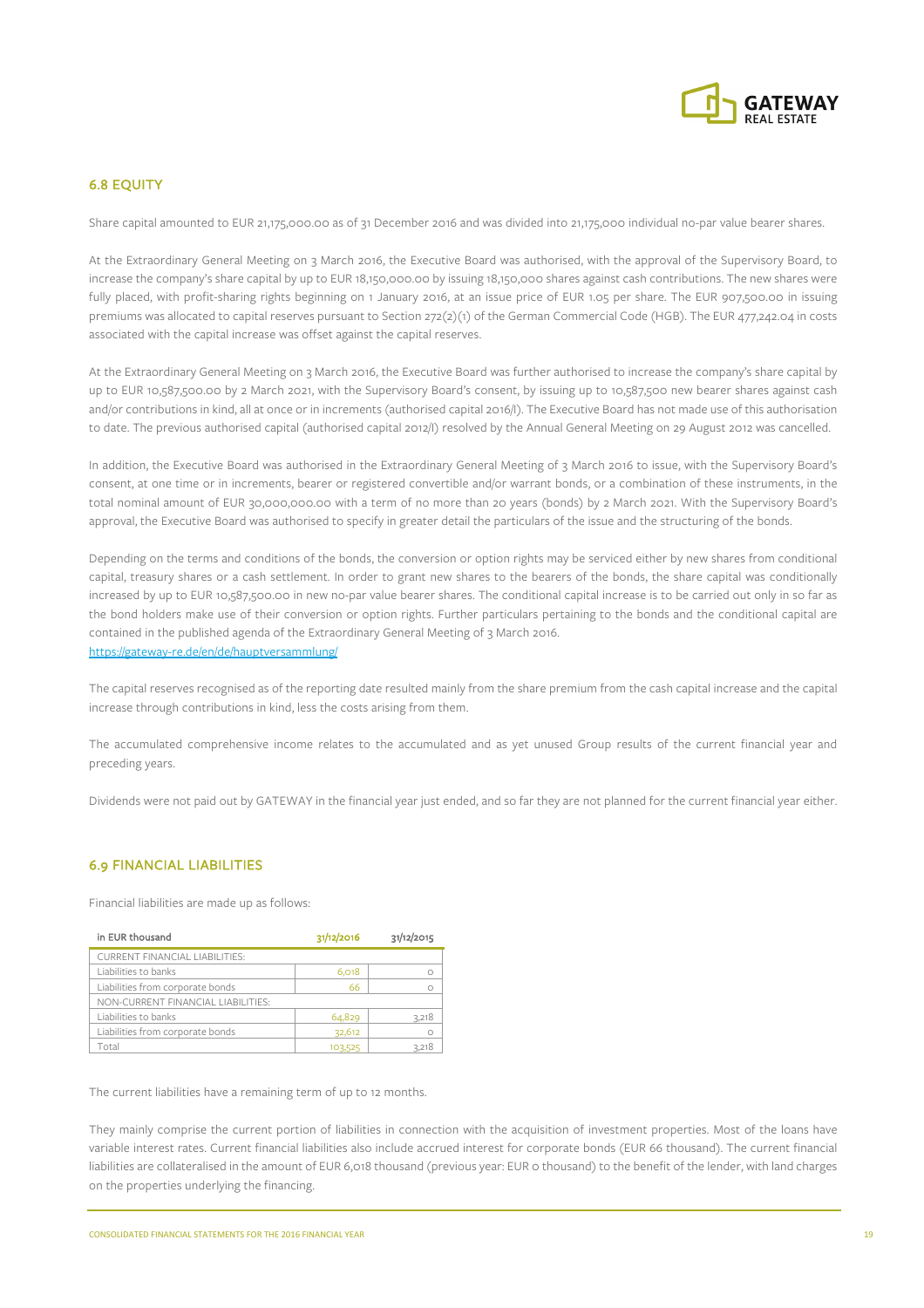

Financing for land and properties held for sale is usually arranged on a short-term basis. The terms of credit (interest rates, repayment) are usually adjusted when the loans are prolonged.

Premiums and interest-free loans were not present as of the reporting date. There were no payment delays or contract breaches to record in respect of financial liabilities in the period under review.

At present, there are no financial liabilities in foreign currencies. As of the reporting date, there are also no interest rate swaps or other derivative financial instruments.

The non-current financial liabilities amounting to EUR 97,441 thousand (previous year: EUR 3,218 thousand) have terms of more than one year. They are collateralised in the amount of EUR 64,829 thousand (previous year: EUR 3,218 thousand) to the benefit of the lender, with land charges on the properties underlying the financing.

#### 6.10 TRADE PAYABLES AND OTHER CURRENT LIABILITIES

Trade payables are primarily related to the erection or letting of property.

Other current liabilities consisted mainly of the following as of the reporting date:

| in EUR thousand                                               | 31/12/2016 | 31/12/2015 |
|---------------------------------------------------------------|------------|------------|
| Liabilities due to GIMH Capital GmbH (mainly                  | 987        | Ω          |
| contribution obligations to associated compa-<br>nies)        |            |            |
| Subsidies received                                            | 669        | 869        |
| Liabilities due to CWI Real Estate AG and its<br>subsidiaries | 563        | 718        |
| Employee expenses                                             | 320        | $\Omega$   |
| Legal, consulting and audit fees                              | 161        | 71         |
| Security deposits received                                    | 65         | 35         |
| Value-added tax                                               | 60         | 16         |
| Advance payments received (solar system)                      | $\Omega$   | 2,246      |
| Other                                                         | 98         | 46         |
| Total                                                         | 2,923      | 4,001      |

Received rent security deposits have been paid into separate bank accounts and must be returned as usual at the end of the contract.

#### 6.11 DEFERRED TAXES

As of the reporting date, deferred tax assets (EUR 1,197 thousand) and deferred tax liabilities (EUR 4,998 thousand) were recognised in the balance sheet.

Deferred tax assets from tax loss carryforwards are recognised in the amount at which it is probable that the associated tax benefits can be realised through future taxable income.

Of the Group's existing trade tax loss carryforwards of EUR 12,425 thousand (previous year: EUR 4,968 thousand) and corporation tax loss carryforwards amounting to roughly EUR 10,007 thousand (previous year: EUR 2,246 thousand), deferred tax assets have been recognised only to the extent that their realisation can be counted on with sufficient certainty.

Deferred tax assets were recognised as of the reporting date in the amount of EUR 1,197 thousand (previous year: EUR 171 thousand). Deferred tax liabilities (EUR 2,520 thousand for trade tax along with EUR 2,478 thousand for corporation tax and solidarity surcharge) were recognised in the amount of EUR 4,998 thousand (previous year: EUR 296 thousand) based on a fair value adjustment of the investment properties (EUR 4,555 thousand) or other deferred liabilities (EUR 443 thousand).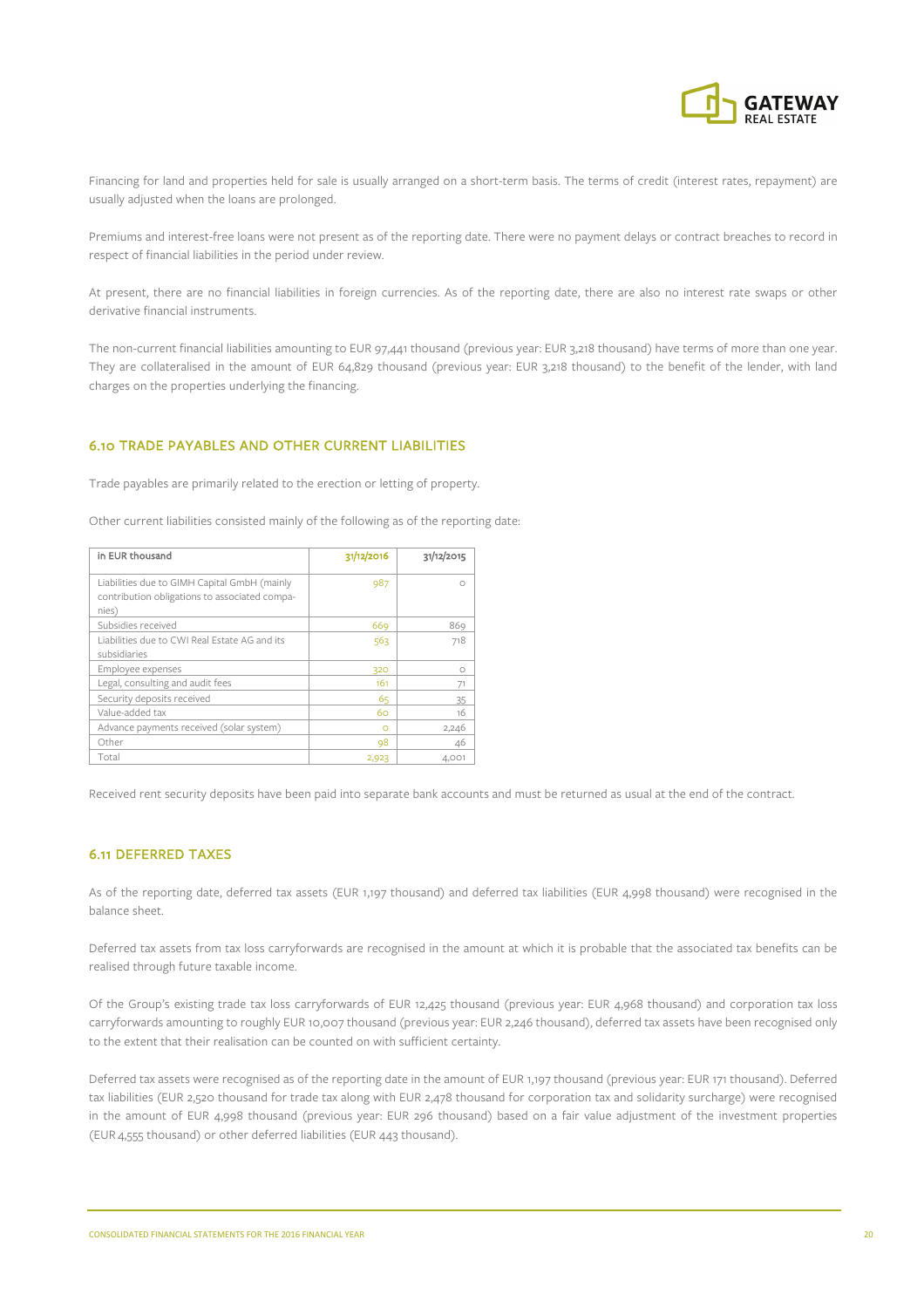

## 6.12 SALES

Sales comprise the following:

| in EUR thousand                         | 2016  | 2015 |
|-----------------------------------------|-------|------|
| Proceeds from the sale of property held | 2,426 | 546  |
| as inventories                          |       |      |
| Rental income from investment property  | 4,398 | 513  |
| Income from services and other sales    | 25    |      |
| Total                                   | 6.849 |      |

## 6.13 CHANGE IN INVENTORIES

The change in inventories relates to the logistics properties reported under inventories (increase in inventories of EUR 4 thousand) and the photovoltaic installation (decrease in inventories of EUR 2,321 thousand due to disposal).

This item is made up as follows:

| in EUR thousand                                        | 2016     | 2015 |
|--------------------------------------------------------|----------|------|
| Increase in inventory through construc-                |          | מא   |
| tion activities<br>Reduction in inventory through sale | $-2,321$ |      |
| nta                                                    |          |      |

#### 6.14 COST OF MATERIALS

The cost of materials reported essentially comprises the construction costs of the properties sold in the respective period as well as expenses for letting the properties held for sale.

## 6.15 EMPLOYEE EXPENSES

At the end of the reporting period, the Group had seven (previous year: two) and an annual average of four (previous year: two) employees in addition to the members of the Executive Board. Incurred employee expenses are broken down as follows:

| in EUR thousand                        | 2016  | 2015 |
|----------------------------------------|-------|------|
| Salaries                               | 1,012 | 320  |
| Social security costs and post-employ- | 56    | 33   |
| ment benefits                          |       |      |
| `otal                                  | 1068  |      |

Approximately half of the employer's contribution to statutory social insurance consisted of contributions to statutory pension insurance.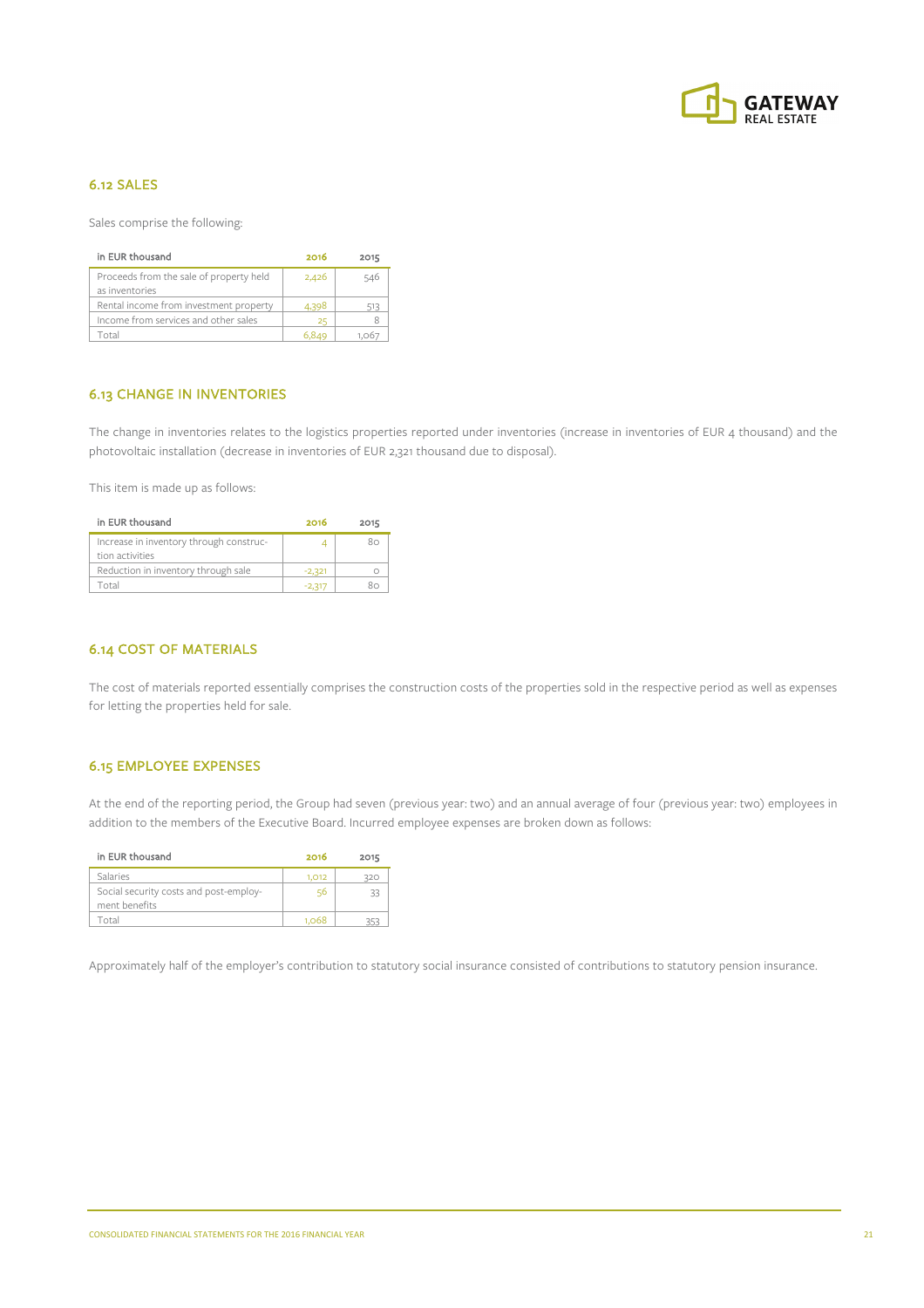

## 6.16 OTHER OPERATING INCOME AND EXPENSES

Other operating income and expenses comprise the following amounts:

| in EUR thousand                                      | 2016 | 2015 |
|------------------------------------------------------|------|------|
| Rental income from property held as in-<br>ventories | 75   | 100  |
| Income from benefits in kind                         | c    |      |
| Gain on the disposal of shares in associ-            | 118  |      |
| ates                                                 |      |      |
| Other                                                | 102  | 30   |
| Total                                                | 304  | 12C  |

Other operating expenses comprise the following amounts:

| in EUR thousand                      | 2016  | 2015         |
|--------------------------------------|-------|--------------|
| Futile acquisition costs             | 3,806 | $\bigcirc$   |
| Costs for associates                 | 431   | Ω            |
| Legal, consulting and audit fees     | 350   | 225          |
| Occupancy costs                      | 179   | 185          |
| Advertising and travel expenses      | 115   | 99           |
| Expenses unrelated to the accounting | 66    | 66           |
| period                               |       |              |
| Selling costs for property           | 54    | 52           |
| Insurance, contributions and charges | 44    | 45           |
| Damages for solar system             | 32    | Ω            |
| Rent for roof space for solar system | 26    | 25           |
| Vehicle costs                        | 19    | 19           |
| Impairment of receivables            |       | $\mathbf{R}$ |
| Other                                | 116   | 269          |
| Total                                | 5,245 | 988          |

## 6.17 NET INCOME FROM ASSOCIATES

| in EUR thousand                                                         | 2016   | 2015 |
|-------------------------------------------------------------------------|--------|------|
| Profit share GAM Retail Portfolio Hold-<br>ıng                          | 4,121  |      |
| Losses from participation in GAM Retail<br>Portfolio property companies | $-676$ |      |
| Total                                                                   | 3.445  |      |

## 6.18 INCOME TAX EXPENSE

The tax expense reported in the statement of comprehensive income (previous year: tax income) mainly relates to deferred income taxes (previous year: deferred income taxes):

| in EUR thousand                                   | 2016     | 2015  |
|---------------------------------------------------|----------|-------|
| Actual income taxes (refund of previous<br>years) |          | -1    |
| Deferred income tax assets                        | $-1.026$ | $-17$ |
| Deferred income tax liabilities                   | 4,702    | 296   |
| `otal                                             | 3.676    | 124   |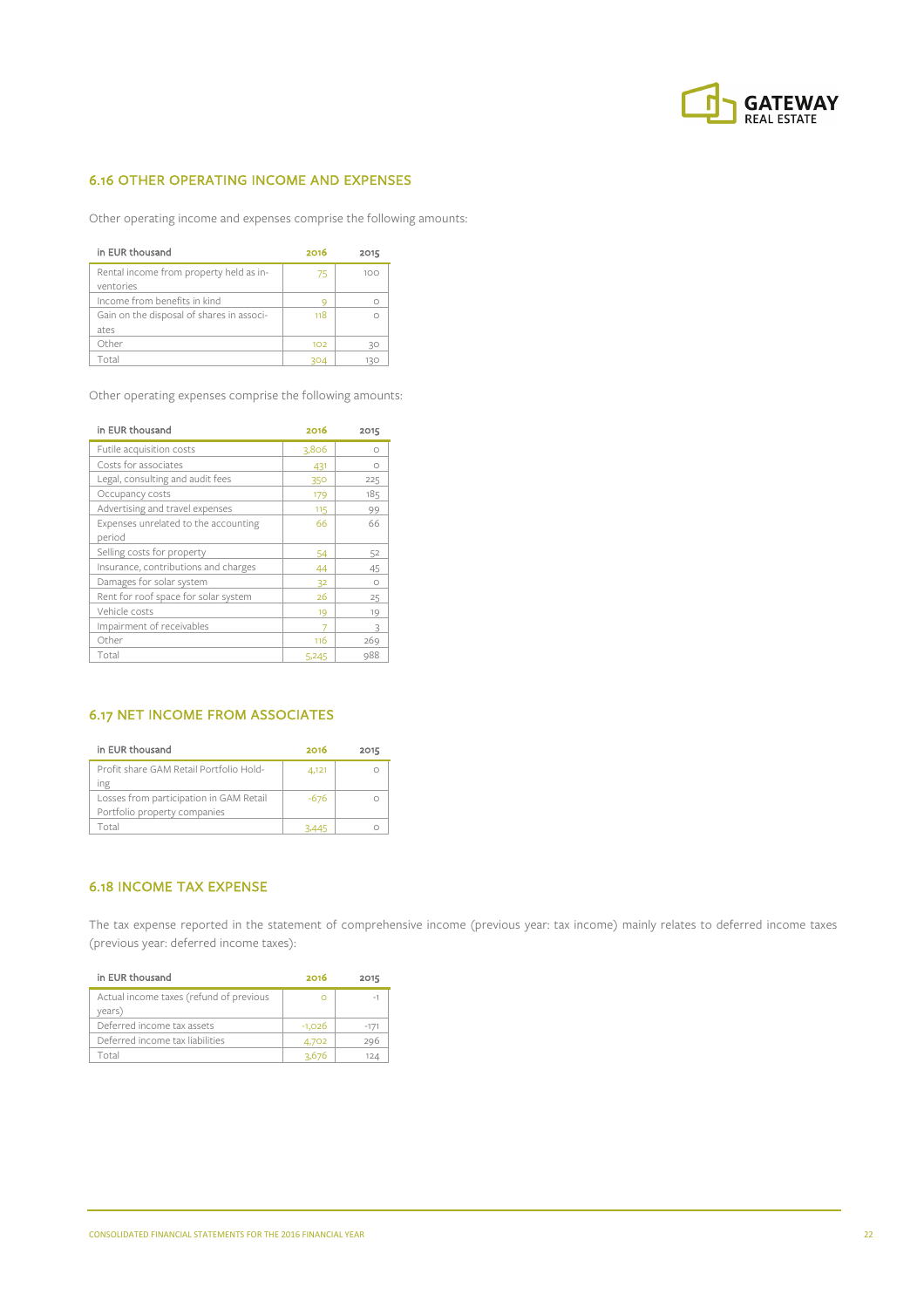

The actual taxes are determined in accordance with the tax regulations applicable to the individual companies. The reconciliation statement of theoretical and actual tax results is presented below:

| in EUR thousand                              | 2016     | 2015   |
|----------------------------------------------|----------|--------|
| Earnings before income taxes                 | 9,958    | $-216$ |
| Expected tax expense (previous year: tax     | 3,179    | $-69$  |
| income)                                      |          |        |
| Tax effects on                               |          |        |
| Tax refunds (-) previous years               | $\Omega$ | $-1$   |
| Tax-free income or non-tax-deducti-          | 91       | 50     |
| ble expenses                                 |          |        |
| Recognition of deferred taxes from           | $-1,026$ | $-171$ |
| the use of the loss carryforward             |          |        |
| Non-recognition of deferred taxes on         | 1,432    | 315    |
| current losses                               |          |        |
| Actual tax expense $(+)$ or tax income $(-)$ | 3,676    | 124    |

An effective tax rate of 36.9% is calculated for the financial year from the actual tax expense. The theoretical tax rate is calculated as follows:

| in $%$               | 2016  | 2015  |
|----------------------|-------|-------|
| Corporation tax      | 15.00 |       |
| Solidarity surcharge |       |       |
| Trade tax            | 16.10 | 16.10 |
| Tax rate             | 31.93 |       |

#### 6.19 EARNINGS PER SHARE

As of the reporting date, there were no potentially diluting equity instruments, such as stock options, as there were in the previous year. The undiluted earnings per share were calculated as follows as the ratio of earnings to which the parent company's shareholders are entitled and the average number of shares issued during the financial year:

| in EUR                                                                                                                                | 2016         | 2015          |
|---------------------------------------------------------------------------------------------------------------------------------------|--------------|---------------|
| Consolidated earnings according to the<br>statement of comprehensive income<br>(attributable to the parent company's<br>shareholders) | 6,281,770.75 | $-339,929.12$ |
| Average number of shares                                                                                                              | 13,169,110   | 3,025,000     |
| Undiluted earnings per share                                                                                                          | 0.48         | $-0.1$        |

The average number of shares is calculated from the capital increase effected on 10 June 2016 (3,025,000 shares for the period from 1 January to 9 June and 21,175,000 shares from 10 June 2016):

|                                          | 2016       |
|------------------------------------------|------------|
| Ordinary shares                          | 3,025,000  |
| Effect of the shares issued in June 2016 | 10,144,110 |
| Weighted average of ordinary shares      | 13,169,110 |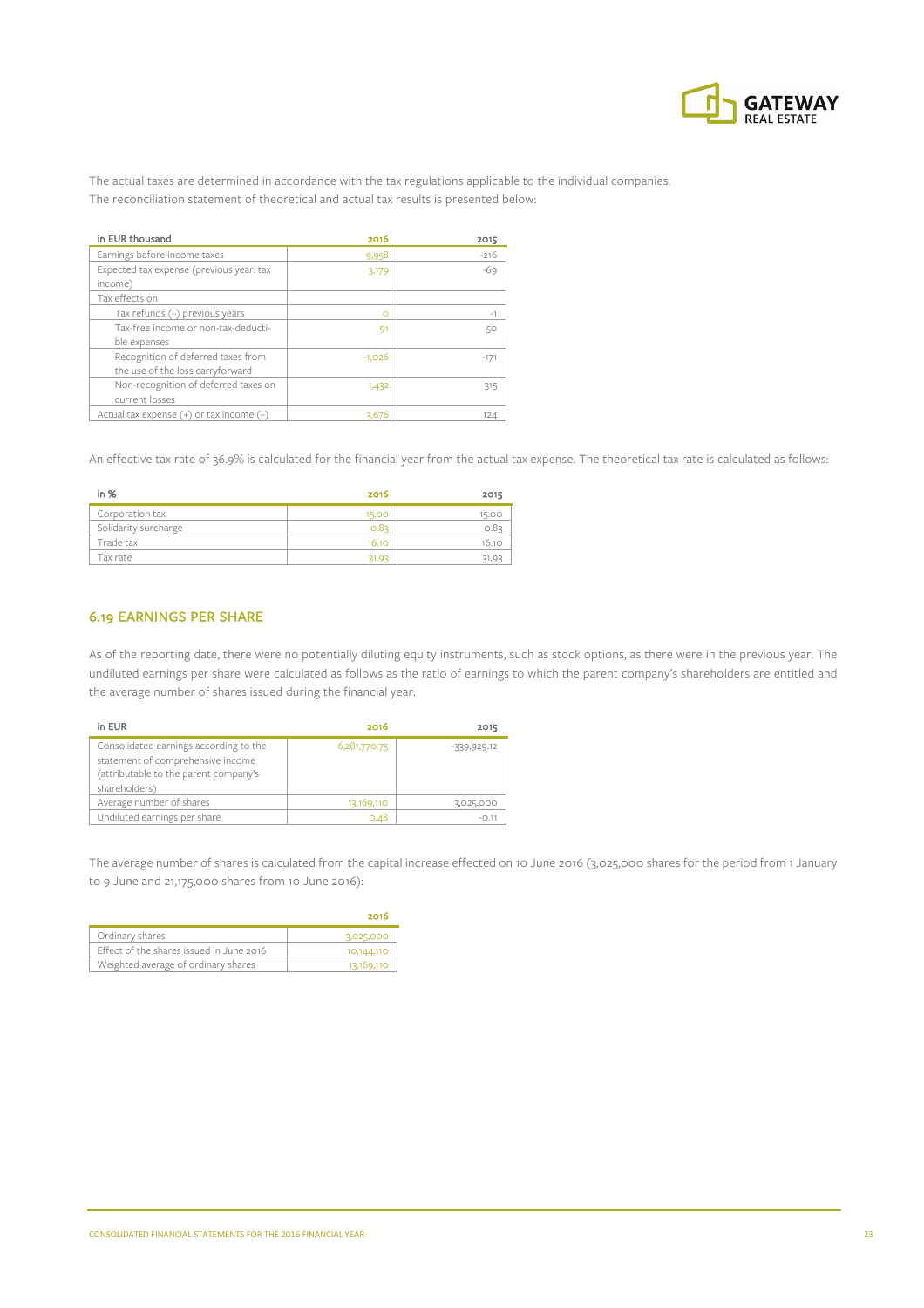

## 6.20 CASH FLOW STATEMENT

The cash flow statement was drawn up according to the indirect method. A distinction was made between current business, investment, and financing activities. The amount of cash and cash equivalents recognised as of the reporting date comprises cash in hand and balances with banks.

The following cash flows are contained in the cash flow statement:

| in EUR thousand   | 2016    | 2015 |
|-------------------|---------|------|
| Interest paid     | $-2,69$ | - 18 |
| Interest received |         |      |
| Taxes paid        |         |      |
| Taxes received    |         |      |

#### 6.21 CONTINGENT LIABILITIES

Other financial obligations relevant to the assessment of the financial position consist of operating lease agreements for business premises, motor vehicles and office equipment. Rent and leasing expenses amounting to EUR 780 thousand (previous year: EUR 205 thousand) for operating leases were recognised in the statement of comprehensive income. The following future obligations are the result of non-cancellable operating leases:

| in EUR thousand                | 31/12/2016 | 31/12/2015 |
|--------------------------------|------------|------------|
| Maturity within one year       | 15F        |            |
| Maturity between 1 and 5 years | 624        |            |
| ntal                           | 78c        |            |

On 6 March 2014, GATEWAY concluded a purchase agreement for a plot of land in Monsheim with the condition precedent that planning permission be granted to GATEWAY. The purchase price amounts to EUR 5,000 thousand and is expected to fall due in the third quarter of 2017 when planning permission is granted.

The following purchase price obligations result from outstanding purchase agreements for commercial properties as of 31 December 2016:

| in EUR thousand    |                                       |                       | <b>ANCILLARY</b> | <b>ACQUISITION</b> |
|--------------------|---------------------------------------|-----------------------|------------------|--------------------|
| <b>COMPANY</b>     | <b>PROPERTY</b>                       | <b>PURCHASE PRICE</b> | <b>COSTS</b>     | <b>COSTS</b>       |
| Gateway AG         | Monsheim plot                         | 5,000                 | -                | 5,000              |
| Gateway Vierte     | Property Hamburg                      | 8,211                 | 531              | 8,742              |
| Gateway Fünfte     | Property Leipzig                      | 11,702                | 632              | 12,334             |
| Gateway Sechste    | Property Bad Honnef                   | 2,989                 | 250              | 3,239              |
| Gateway Achte      | Property Neuss                        | 6,746                 | 569              | 7,315              |
| Gateway Neunte     | Property Königs Wusterhausen          | 2,500                 | 212              | 2,712              |
| Gateway Zwölfte    | Property Wilhelmshaven plant facility | 50,000                | 2,500            | 52,500             |
| Gateway Dreizehnte | EKZ Abensberg                         | 83                    | -                | 83                 |
| Gateway Vierzehnte | EKZ Abensberg                         | 25,042                | 1,252            | 26,294             |
| Total              |                                       | 107,273               | 5,946            | 118,219            |

In summary, the following financial obligations result from the property purchase agreements that have not yet been settled:

| in EUR thousand                | 31/12/2016 | 31/12/2015 |
|--------------------------------|------------|------------|
| Maturity within one year       | 118,219    | 113,800    |
| Maturity between 1 and 5 years |            |            |
| "otal                          | 118 210    | 113,800    |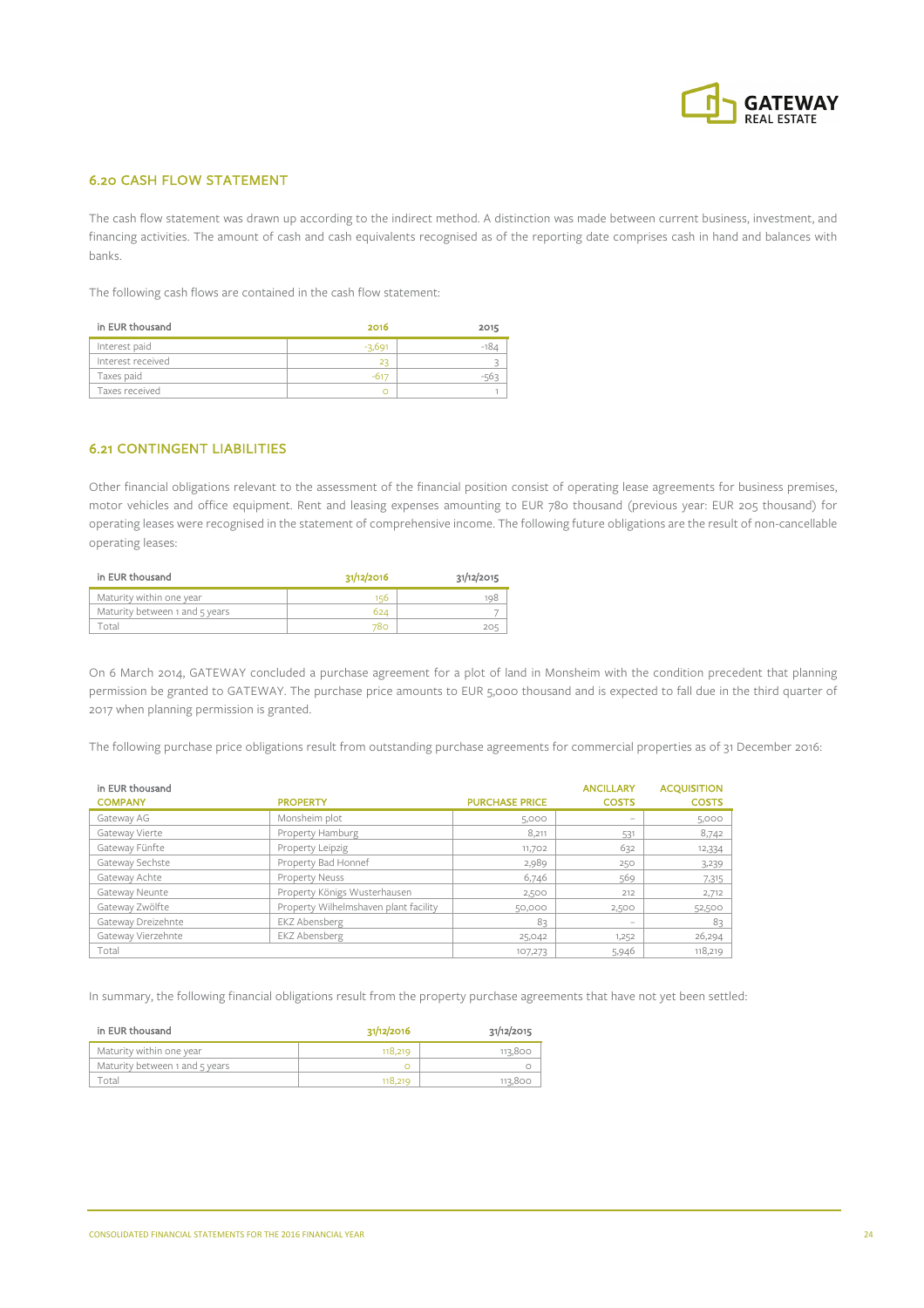

## 6.22 TRANSACTIONS WITH RELATED PARTIES (COMPANIES AND PERSONS)

The main business relationships with related parties in the past financial year and the previous year are shown below:

- In 2016, GATEWAY received a project-related loan of EUR 1,323 thousand with an interest rate of 4.25% from Ketom AG, St. Wollerau, Switzerland, which is related to HPI through the same majority shareholder. The loan including interest in the amount of EUR 1,330 thousand was fully repaid in the year under review.
- In 2016, GATEWAY received a project-related loan of EUR 3,800 thousand with an interest rate of 4.25% from Ketom AG, St. Wollerau, Switzerland, which is related to HPI through the same majority shareholder. The loan including interest in the amount of EUR 3,848 thousand was fully repaid in the year under review.
- In 2016, GATEWAY received a project-related loan of EUR 1,640 thousand with an interest rate of 4.25% from Ketom AG, St. Wollerau, Switzerland, which is related to HPI through the same majority shareholder. The loan including interest in the amount of EUR 1,656 thousand was fully repaid in the year under review.
- In 2016, Gateway Verwaltung received a project-related loan of EUR 3,800 thousand with an interest rate of 20% from Ketom AG, St. Wollerau, Switzerland, which is related to HPI through the same majority shareholder. The loan including interest in the amount of EUR 3,857 thousand was fully repaid in the year under review.
- In 2016, Gateway Erste received a project-related loan of EUR 1,640 thousand with an interest rate of 20% from Ketom AG, St. Wollerau, Switzerland, which is related to HPI through the same majority shareholder. The loan including interest in the amount of EUR 1,665 thousand was fully repaid in the year under review.
- HIB, which was dissolved on 12 May 2014, has not had any business activities since then. The company was deleted from the commercial register after the end of the reporting period on 3 August 2016. Liabilities or clearing accounts no longer exist.
- As of 30 June 2016, there were receivables from Gateway Verwaltung from loans of EUR 27,740 thousand and current receivables from interest of 4.25 % in the amount of EUR 416 thousand.
- At the end of the reporting period, there were current receivables from Gateway Erste GmbH from a loan of EUR 3,630 thousand and interest receivables of EUR 167 thousand (4.25%). In addition, there were liabilities from current clearing transactions and the sales tax entity amounting to EUR 207 thousand. By agreement dated 15 December 2015, GATEWAY has declared a postponement of priority visà-vis Gateway Erste up to the amount of EUR 70 thousand.
- As of 30 June 2016, there were receivables from loans to Gateway Zweite amounting to EUR 1,057 with an interest rate of 4.25% and from ongoing clearing transactions amounting to EUR 116 thousand. Receivables from clearing transactions bore interest of 3%.
- As of the balance sheet date, there were receivables from ABK totalling EUR 749 thousand, mainly resulting from a loan of EUR 1,400 thousand, which bears interest at 7% per annum. After value adjustments totalling EUR 1,165 thousand (of which EUR 49 thousand in the reporting period), the carrying amount of receivables amounted to EUR 749 thousand as of the balance sheet date. As security for the repayment, HPI concluded a letter of comfort for EUR 750 thousand with GATEWAY on 14 December 2015, in which it undertakes to immediately settle the amount owed for the outstanding receivables at GATEWAY's request.
- Norbert Ketterer is chairman of the Supervisory Board of GATEWAY and the majority shareholder of HPI. At present, Mr Ketterer receives no remuneration for his service as chairman of the Supervisory Board.
- On 11 May 2015, Gateway Zweite took out a loan of EUR 3,250 thousand due on 31 May 2017 in order to finance the Eschborn property. Gateway Real Estate AG is jointly and severally liable to the bank as co-owner.

## 6.23 GOVERNING BODIES

The following gentlemen were members of the company's Supervisory Board during the financial year:

- Norbert Ketterer, businessman, Wollerau, Switzerland (chairman)
- Thomas Kunze, businessman, Leipzig
- Tomas Suter, chief financial officer, Zurich, Switzerland

The following were appointed members of the Executive Board in the financial year just ended:

- Tobias Meibom, chief financial officer, Hamburg
- Manfred Hillenbrand, chief operating officer, Dreieich (since 1 March 2016)

The Supervisory Board received no remuneration for the year just ended. The total remuneration of the Executive Board for the financial year, including fringe benefits for tax purposes, amounted to EUR 821 thousand (previous year: EUR 273 thousand).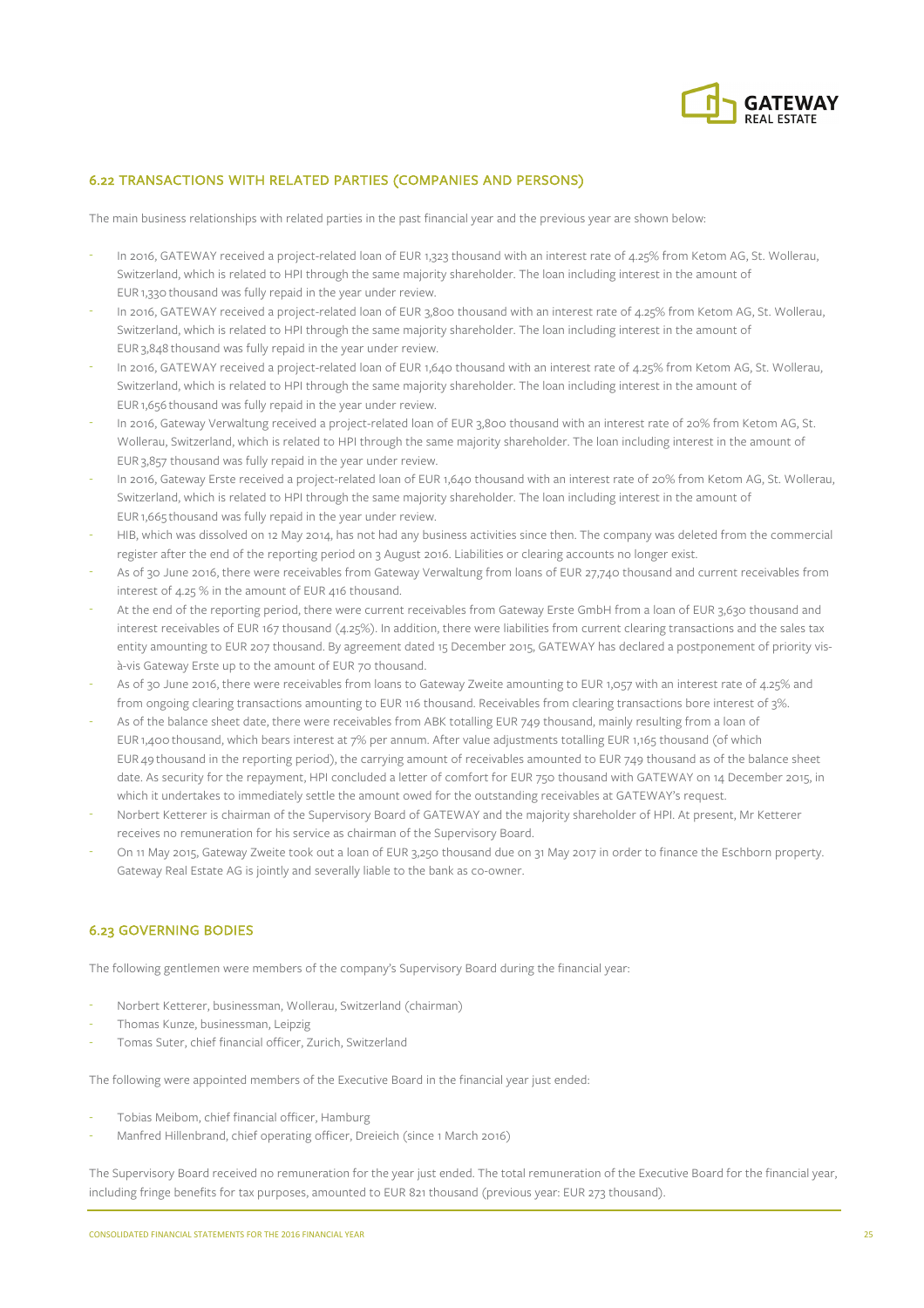

## 6.24 AUDITOR'S FEES

The fee calculated for the auditor in the financial year for the Group as a whole, amounting in total to EUR 52 thousand (previous year: EUR 54 thousand) comprises fees for financial audit services together with other services and statutory value-added tax. The fee is broken down as follows:

| <b>ASSOCIATES</b>        | <b>AMOUNT</b> |
|--------------------------|---------------|
| Financial audit services |               |
| Other assurance services | 25            |
| Tax consulting services  |               |
| Other services           |               |
| otal                     |               |

## 6.25 OWNERSHIP INTERESTS REPORTED IN ACCORDANCE WITH SECTION 20 OF THE GERMAN STOCK CORPORATION ACT (AKTG)

HPI Helvetic Private Investments AG, Wollerau, Switzerland, notified the company by letter of 13 September 2011, received on 15 September 2011, that it holds a majority interest in the company pursuant to Section 20(4) AktG. In a further letter dated 21 June 2016, HPI informed us that it no longer holds a majority interest in the company pursuant to Section 20(5) AktG. As a result, there was only a dependency relationship with HPI for the first six months of the 2016 financial year.

#### 6.26 SIGNIFICANT EVENTS AFTER THE REPORTING DATE

The transfer of benefits and liabilities of the shopping centre in Abensberg, which Gateway Vierzehnte acquired in December 2016 with a notarised purchase agreement, took place with the payment of the purchase price in mid-February 2017.

The Executive Board contract with Executive Board member Tobias Meibom was extended ahead of schedule on 23 March 2017 for a further three years until November 2020.

Frankfurt am Main, 01 June 2017

(The Executive Board)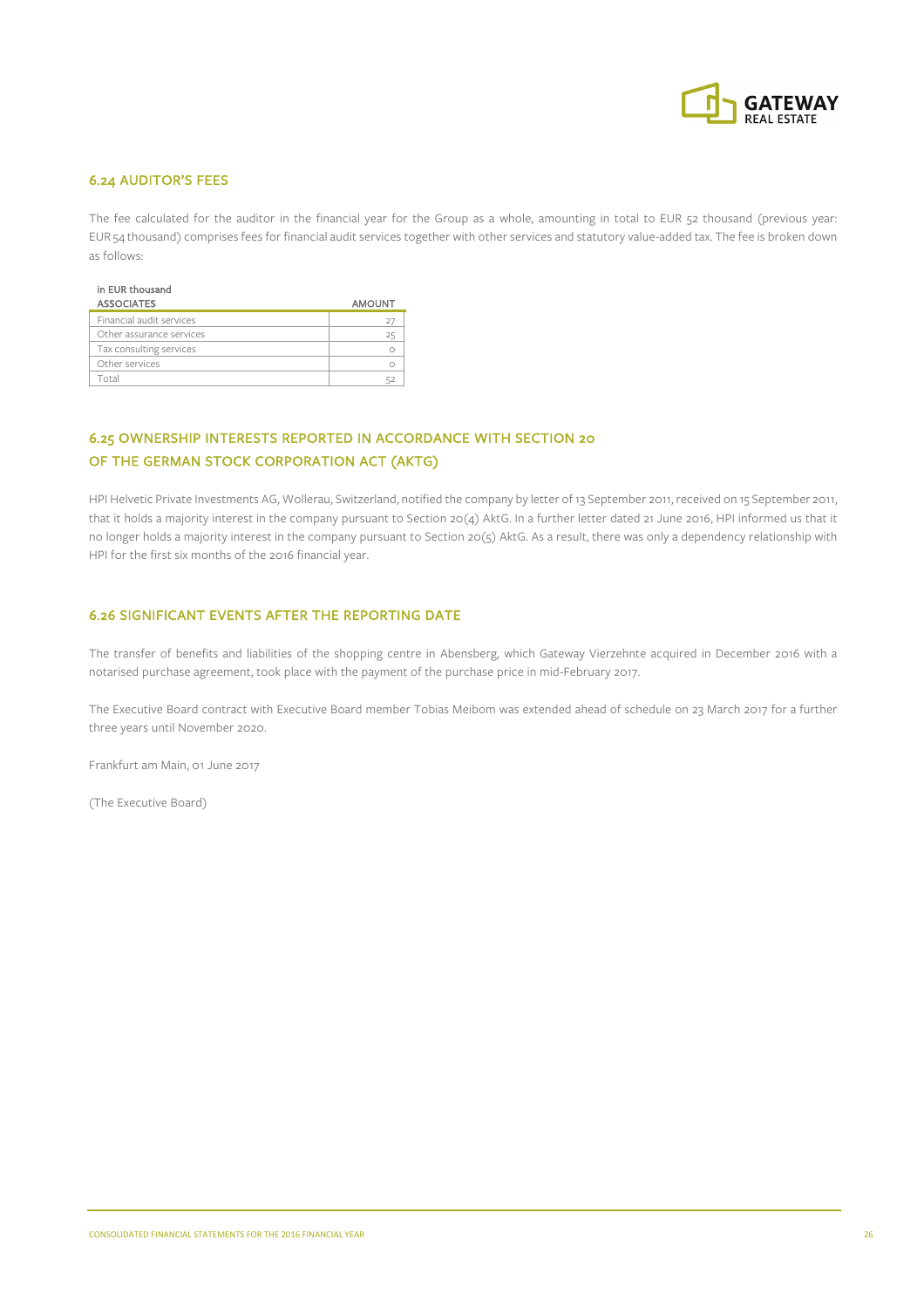

## **AUDIT REPORT**

#### To Gateway Real Estate AG, Frankfurt am Main:

We have audited the consolidated financial statements prepared by Gateway Real Estate AG, Frankfurt am Main, comprising the balance sheet, the statement of comprehensive income, the statement of changes in equity, the cash flow statement and the notes to the consolidated financial statements, together with the Group management report for the financial year from 1 January to 31 December 2016. The preparation of the consolidated financial statements and the Group management report in accordance with IFRS, as adopted by the EU, and the additional requirements of German commercial law pursuant to Section 315a(1) of the German Commercial Code (HGB) are the responsibility of the legal representatives of the company. Our responsibility is to express an opinion on the consolidated financial statements and the Group management report based on our audit.

We conducted our audit of the consolidated financial statements in accordance with Section 317 HGB and the German generally accepted standards for the audit of financial statements as promulgated by the Institute of Public Auditors in Germany (IDW). According to these provisions and standards, an audit must be planned and conducted in such a way that inaccuracies and violations materially affecting the presentation of net assets, financial position and results of operations conveyed by the consolidated financial statements in observance of the applicable accounting rules and by the Group management report are detected with sufficient certainty. Knowledge of the Group's business operations and its economic and legal environment, together with expectations of possible misstatements, are taken into account when the auditing procedures are determined. The effectiveness of the accounting-related internal control system and the evidence supporting the disclosures in the consolidated financial statements and the Group management report are examined primarily on a test basis within the framework of the audit. The audit comprises an assessment of the annual financial statements of the companies included in the consolidated financial statements, of the basis of consolidation, of the accounting and consolidation principles applied, and of the legal representatives' material estimates together with an evaluation of the overall presentation of the consolidated financial statements and Group management report. We believe that our audit constitutes a sufficiently reliable basis for our opinion.

Our audit has not led to any reservations.

In our opinion, based on the findings of our audit, the consolidated financial statements comply with IFRS as adopted by the EU, the additional requirements of German commercial law pursuant to Section 315a(1) HGB and IFRS overall, and give a true and fair view of the net assets, financial position and results of operations of the Group in accordance with these requirements. The Group management report is consistent with the consolidated financial statements, is in compliance with the statutory rules, conveys as a whole an accurate picture of the Group's position, and accurately describes the opportunities and risks of its future development.

Nuremberg, 01 June 2017

Rödl & Partner GmbH Wirtschaftsprüfungsgesellschaft Steuerberatungsgesellschaft

Danesitz Wittstadt Auditor Auditor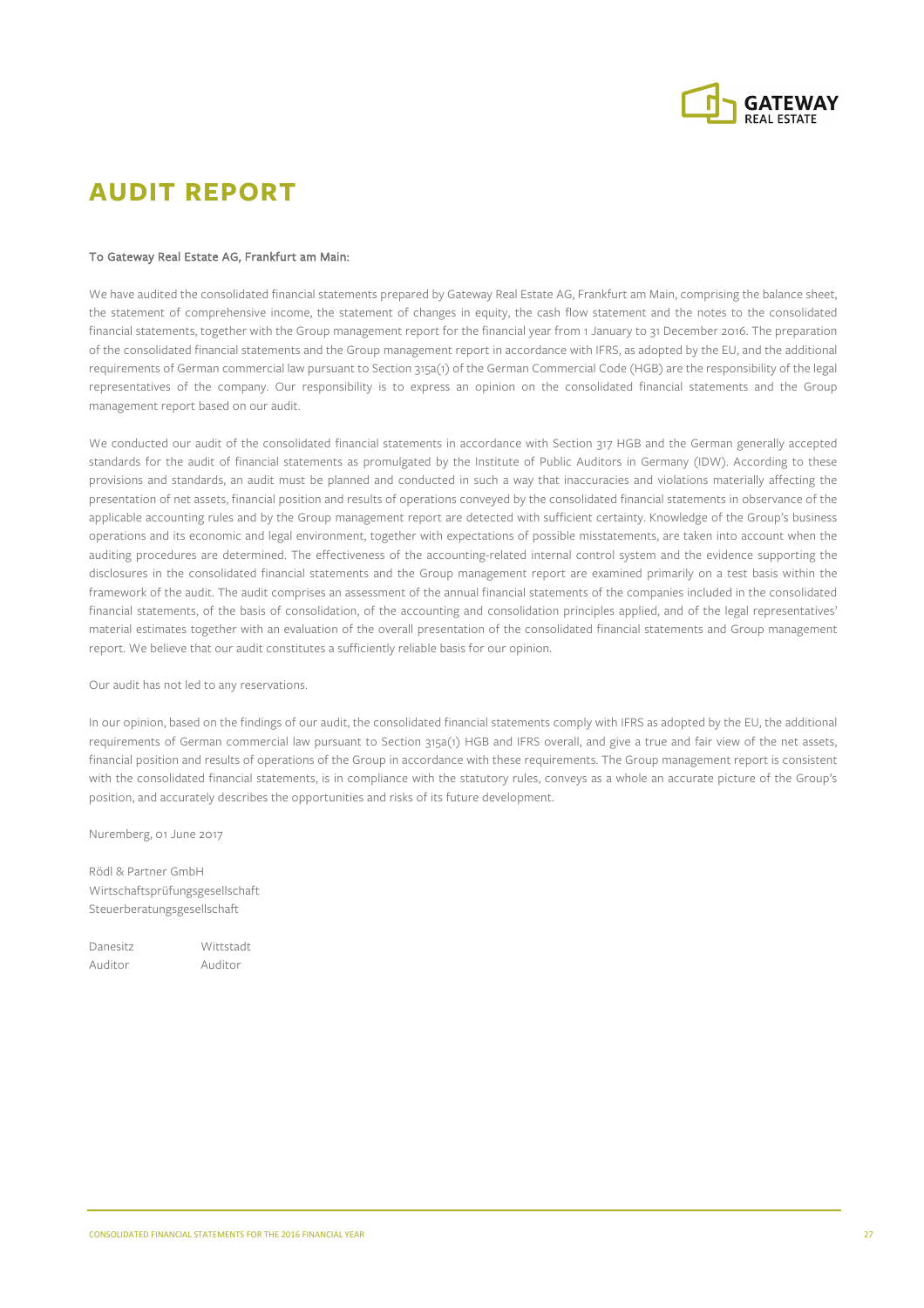

## **SUPERVISORY BOARD REPORT**

Dear shareholders, ladies and gentlemen,

Gateway Real Estate AG implemented its new strategic orientation in the past 2016 financial year, which was aimed at acquiring further commercial properties with sustainable rental income, adding them to its portfolio and developing or increasing their value. This went hand in hand with efforts to position the company as a competitor in the commercial property market and as a listed real estate company. The Supervisory Board has performed its advisory and monitoring duties required by law and the Articles of Association during the 2016 financial year, and has worked closely with the Executive Board to support its operational activities during this dynamic process.

As required by Section 171 AktG, the Supervisory Board of Gateway Real Estate AG presents the following report for the financial year 2016 to the Annual General Meeting.

#### **1. MEETINGS AND OTHER RESOLUTIONS**

In the 2016 financial year, the Supervisory Board met four times for resolutions on 18 January 2016, 9 May 2016, 24 August 2016 and 1November 2016, which were partly held in meetings and partly by telephone within the scope of telephone conferences. All members of the Supervisory Board and Executive Board were present at all meetings.

Some resolutions were passed by circulation during the reporting period.

#### **2. REPORT OF THE SUPERVISORY BOARD ON ITS ACTIVITIES**

The Executive Board has reported to the Supervisory Board regularly, comprehensively and in a timely manner all relevant issues of operating policy, future plans, developments within the company, its economic position, equity, and profitability of transactions at the level of Gateway Real Estate AG and the Group as a whole.

Through the regular reports of the Executive Board on the course of business, major business transactions, in particular on land acquisitions and new projects, as well as on planning and achieving the planned goals, the Supervisory Board was able to satisfy itself of the economic efficiency of corporate management at the level of Gateway Real Estate AG and the Gateway Group.

#### **3. FOCUS OF MONITORING AND ADVISORY ACTIVITIES**

The Supervisory Board was kept informed about the progress of the company's development in each of the four meetings and telephone conferences at which resolutions were passed and discussed factual issues and any measures requiring approval together with the Executive Board. The Supervisory Board also passed resolutions during extraordinary telephone conferences or by written circulation when time was of the essence.

In a resolution adopted by telephone on 18 January 2016, the members of the Supervisory Board unanimously approved the proposal of the Executive Board to hold an Extraordinary General Meeting.

In the telephone conference held on 09 May 2016, the Supervisory Board discussed in detail and resolved to approve the annual and consolidated financial statements for the year ended 31 December 2015 and the management and Group management reports for the 2015 financial year. The Executive Board's report on relationships with affiliated companies in 2015 as per Section 312 AktG was also discussed.

In addition, the Executive Board reported on the 2016 financial year, which included in particular the status of the securities prospectus, the addition of new staff, the status of the properties acquired but not yet transferred in Bad Waldsee and Erlangen, and the other planning measures for the 2016 financial year.

At the ordinary meeting of the Supervisory Board on 24 August 2016, the activities relating to potential new properties and the establishment of a separate asset management team were discussed.

In the resolution adopted by telephone on 1 November 2016, the Supervisory Board again dealt with the potential new properties intended to further expand the company's portfolio.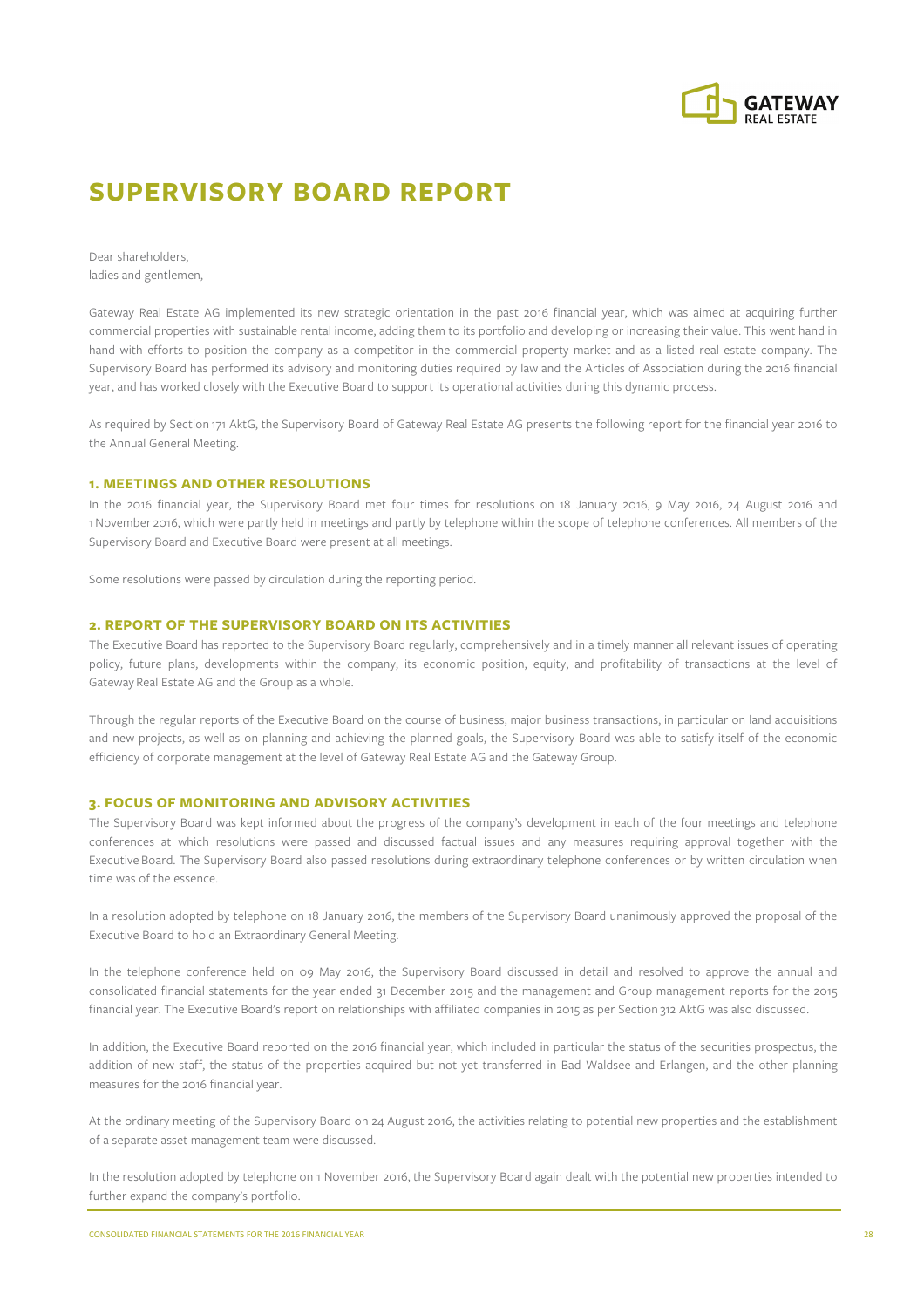

In addition, circular resolutions were passed, such as on 25 February 2016 on the appointment of Manfred Hillenbrand as member of the Executive Board, on 9 June 2016 on the approval of the capital increase and on 1 July 2016 on the approval of the issue of a bond.

#### **4. AUDIT ASSIGNMENTS FOR THE ANNUAL AND CONSOLIDATED FINANCIAL STATEMENTS**

#### **AS OF 31 DECEMBER 2016**

Following the election of the auditor at the Annual General Meeting on 24 August 2016, the Supervisory Board of Rödl & Partner GmbH Wirtschaftsprüfungsgesellschaft Steuerberatungsgesellschaft (Rödl & Partner GmbH), Nuremberg, commissioned the audit of the annual and consolidated financial statements of Gateway Real Estate AG as of 31 December 2016. By law, the audit also included an audit of the Executive Board's report on relationships with affiliated companies in accordance with Section 312 AktG for the 2016 financial year.

## **5. RESULT OF THE SUPERVISORY BOARD'S EXAMINATION OF THE ANNUAL FINANCIAL STATEMENTS AND THE MANAGEMENT REPORT, THE EXECUTIVE BOARD'S REPORT ON RELATIONS WITH AFFILIATED COMPANIES PURSUANT TO SECTION 312 AKTG, THE CONSOLIDATED FINANCIAL STATEMENTS AND THE GROUP MANAGEMENT REPORT**

The Executive Board prepared the annual financial statements and management report for the 2016 financial year in accordance with the provisions of the German Commercial Code ((HGB). The consolidated financial statements and Group management report for Gateway Real Estate AG for the same period were prepared in accordance with International Financial Reporting Standards (IFRS). These were audited by Rödl & Partner GmbH, who issued an unqualified audit report for both.

The aforementioned documents, the Executive Board's report on relationships with affiliated companies pursuant to Section 312 AktG and the auditor's reports were sent to all members of the Supervisory Board in good time prior to the meeting on 6 June 2017 to approve the financial statements. A representative of the auditor joined the Supervisory Board's teleconference meeting, where both the Supervisory Board and the Executive Board met to approve the financial statements and discuss these documents in detail. The auditor reported on the findings of their audit and answered all questions posed to them by the Supervisory Board.

Following its own review, the Supervisory Board has come to the conclusion that there are no objections to be raised, and has therefore approved the annual and consolidated financial statements for the 2016 financial year. Pursuant to Section 172 AktG, the annual financial statements for the 2016 financial year are thus established.

The auditor issued the following audit certificate for the report prepared by the Executive Board on relationships with affiliated companies for the 2016 financial year in accordance with Section 312 AktG:

"Based on our audit and opinion as required by law, we confirm that

- 1. the factual statements made in the report are correct,
- 2. in the legal transactions listed in the report, the payments made by the company were not unreasonably high."

According to the final result of the Supervisory Board's own examination, there are no objections to the Executive Board's report on relationships with affiliated companies for the 2016 financial year in accordance with Section 312 AktG.

The Supervisory Board would like to thank the directors and all staff for their commitment and service during the reporting period.

For and on behalf of the Supervisory Board

Frankfurt, Germany, June 2017

Norbert Ketterer Chairman of the Supervisory Board